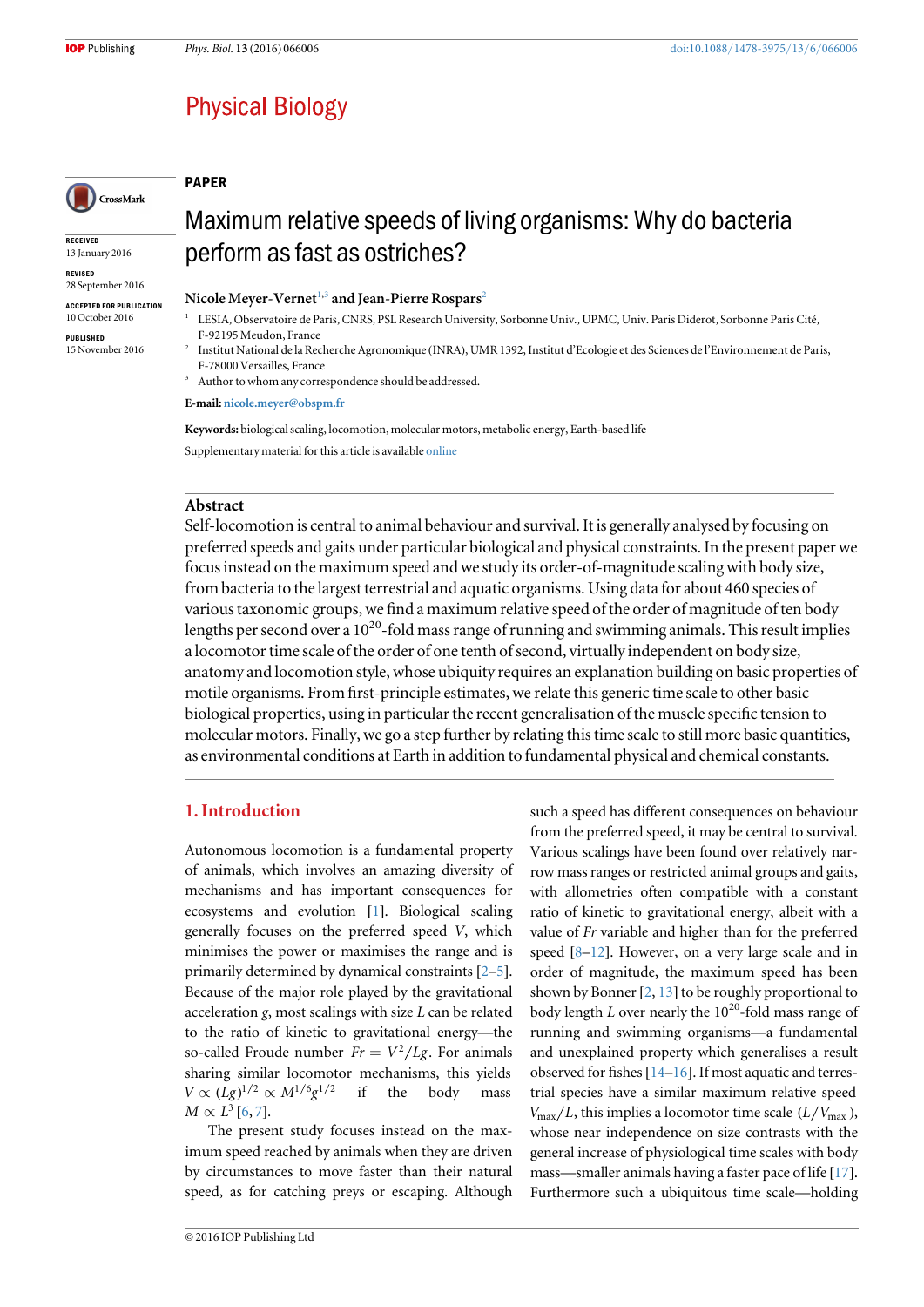from bacteria to large fishes and from small mites to ostriches, requires an order-of-magnitude explanation ignoring details and based on first principles. To the best of our knowledge, this has not been previously analysed nor interpreted in the biological literature.

Interpretations should build on basic properties common to motile organisms. Chemistry yields a huge range of time scales because of the variations in reaction rates with concentration, temperature, and catalyst. The next structural level is that of proteins, whose folding time scales span a large range, from about  $10^{-4}$ to  $10^2$  s for typical numbers of amino-acids  $N\sim 10^2\text{--}10^3$  [[18](#page-9-11)]. A larger scale is the cell size, close to 10  $\mu$ m for most organisms [[19](#page-9-12)], so that the diffusion– time scale of proteins in cells is  $10^{-3}$ –10 s [[20](#page-9-13)]; however in the cellular complex structure, diffusion is expected to be strongly modified and overwhelmed by non-thermal processes such as active transport mediated by molecular motors[[19](#page-9-12)]. A different viewpoint is to consider macroscopic biological quantities which may limit the relative speed—the mass density, the specific tension of biological motors [[22](#page-9-14)], and the maximum specific metabolic rate [[23](#page-9-15)], as proposed by Meyer-Vernet and Rospars [[24](#page-9-16)] using dimensional analysis in a preliminary paper written in the context of physics teaching.

The present paper is organised as follows. Section [2](#page-1-0) studies the empirical data (supplementing, analysing and referencing the preliminary set plotted in [[24](#page-9-16)]) to deduce the maximum speed as a function of body's mass and the resulting time scale. Section [3](#page-3-0) deals with an interpretation. Since the result is approximate and nearly independent on size and locomotion style, holding both from bacteria to large fishes and for all running taxa, we make first-principle order-ofmagnitude estimates. We build in particular on the universality of the specific tension [[22](#page-9-14)] used by organisms for their locomotion (section [3.1](#page-4-0)), based on a recent generalisation of the muscle tension to molecular motors [[21](#page-9-17), [22](#page-9-14)]. Section [4](#page-6-0) examines the compatibility of the results with other empirical scalings, and tries to relate them to more basic properties. Indeed, from the physicist's perspective, proposing to explain the order of magnitude of a time scale from known biological quantities as in a Fermi's problem is not sufficient, unless we are able to calculate these biological quantities themselves from basic numbers. Since the organisms studied evolved on Earth, these basic numbers are expected to involve environmental conditions at Earth, in addition to fundamental physical or chemical constants. In particular, as Feynman once said [[25](#page-9-18)], 'all the things that we see that are moving, are moving because the Sun is shining'; so, can we relate this scale to the amount of solar energy reaching Earth?

# <span id="page-1-0"></span>2. Methods and empirical results

Values of the maximum speed as a function of mass were taken from tables of values published in the literature listed in section [2.3](#page-3-1) for a variety of running or swimming animals of different taxonomic groups, ranging in mass from an eubacteria ( $M \simeq 2 \times 10^{-16}$ kg) to the blue whale ( $M \simeq 1.5 \times 10^5$  kg).

We only consider the velocity of organisms as a whole (i.e. the speed of the centre of mass). Hence, we include neither plants and fungi nor sessile animals. We do not consider either the motions resulting from sudden release of stored elastic energy as fleas' jumps or spasmoneme motion [[26](#page-9-19)], nor motion on inclined supports, or adhesive locomotion used for example by gastropods [[27](#page-9-20)] and pili [[28](#page-9-21)], nor cells' crawling [[29](#page-9-22)], which is based on a completely different mechanism from that considered here [[30](#page-9-23)]. For microorganisms, we select the data for which the recorded speed cannot be confused with diffusion resulting from random directional changes, or with a drift due to gravity or chemical gradients[[31](#page-9-24)].

In order to study the relative speed as a function of mass, we need empirical values of the three quantities *V*max , M and L. They are determined as follows.

## <span id="page-1-1"></span>2.1. Maximum speed

How is the empirical 'maximum speed' defined? Does it mean a maximum speed sustainable for long periods, or a top speed briefly attainable in a sprint? The top speed requires the additional contribution of transient (anaerobic) processes leading to fatigue, whereas animals in prolonged (aerobic) locomotion must achieve oxygen balance, so that the speed at which the maximal rate of oxygen consumption is attained is usually called the maximum aerobic speed.

Most data on mammals concern the transient maximum (top) speed, which has been found to be in average 2–3 times higher than the maximum sustainable speed [[8](#page-9-5), [32](#page-9-25)]. For ectothermic species, which typically move in short bursts of exercise followed by periods of recovery, most recorded data concern the 'burst'speed, expected to be close to the top speed. For fishes, the average top speed (called 'escape' speed) is known to be 3–4 times greater than the average sustained speed [[15,](#page-9-26) [35](#page-9-27)]. This order-of-magnitude similarity of the transient top speed and the maximum sustained speed is in line with the observed similarity in order of magnitude of the maximum anaerobic (transient) and aerobic (sustainable) metabolisms [[36](#page-9-28)] (see section [3.2](#page-5-0)). Since we seek order-of-magnitude values over a wide range of species and masses, we therefore consider the top speed, which represents the majority of the available maximum speed data.

Note that since both original and secondary sources were consulted, with experimental conditions not always available, the results may not be homogeneous in this respect. Indeed, the motivation to run and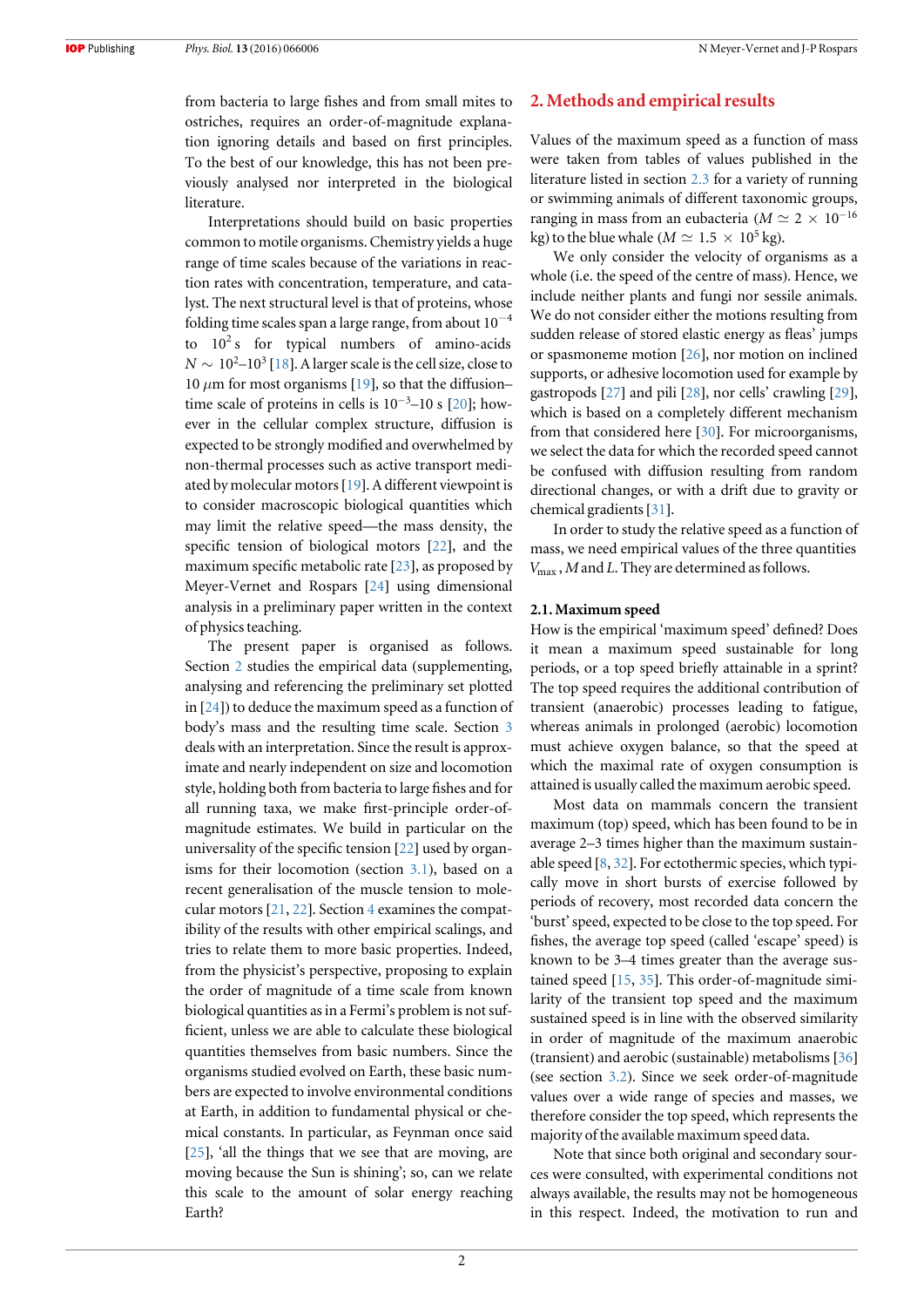<span id="page-2-0"></span>

swim as fast as possible depends on the species and the experimental procedure; convincing a mite or an ostrich to run fast does not require the same tools. Therefore, since the diversity of animal sizes and gaits necessarily produces large differences in experimental set-ups, the data have variable degrees of accuracy a problem inherent to considering organisms over a 20-fold mass range.

Another question concerns the temperature, which affects reaction rates and therefore speed. As far as possible, we selected the data corresponding to the mean body temperature of animals active in the field. For ectothermic organisms, the range of such temperatures is expected to produce a significant range in speeds; we shall discuss this point in section [4.3](#page-7-0). We did not make corrections for the sake of consistency, because no such corrections were applied neither for deducing the constancy of the specific tension nor the constancy of the maximum specific metabolism (see e.g. discussion in [[23](#page-9-15)]), which are used in our interpretation.

Similarly, we did not correct either for the phylogenetic context [[33](#page-9-29), [34](#page-9-30)]. Although phylogenetic considerations might affect the regressions (see e.g. [[37,](#page-9-31) [38](#page-9-32)]), they should not invalidate our main result that the motional time scale has the same order of magnitude over the entire mass range.

# 2.2. Mass and length

When only one of the two parameters  $M$  and  $L$  was available we determined the other one from the documented relation between them. Since organisms of different sizes must compensate for varying dynamical and physiological conditions, they cannot be precisely geometrically similar. As size increases implying larger dynamic forces, whereas the elasticity of materials remains constant, the length-to-diameter ratio L/D may have to decrease in order to prevent excessive deformations, yielding the relation  $D^2 \propto L^3$ , whence  $M \propto L^4$  [[2](#page-9-1), [39](#page-9-33)]; this so-called elastic similarity holds for some properties in limited size ranges [[2](#page-9-1)]. Another relevant constraint is the resistance of tendons and skeletons, which leads to stress similarity within some taxa [[40](#page-9-34)]. However, recent observations show that for large-scale variations expressed in order of magnitude—which is what is needed here—geometric similarity is generally more adequate, i.e.  $M \propto \rho L^3$ ,  $\rho$  being the mass density, with a constant of proportionality depending on shape as summarised below.

First, for all terrestrial non-flying mammals, mass and length can be approximated by  $M \simeq (3L)^3$  (in SI units) over most of their size range [[41](#page-9-35)] (although elastic similarity tends to hold for very large mammals [[42](#page-9-36)]). By comparing with empirical allometries holding for various taxa [[12,](#page-9-6) [43](#page-9-37), [44](#page-9-38)], we have verified that extending this relation to non-mammals produces errors that do not affect significantly the results. An exception is the case of very elongated species as snakes and worms; hence we did not include limbless terrestrial taxa; we shall return to this point in section [4.2](#page-7-1).

Second, swimming species (except microorganisms) tend to have a stream-lined shape with  $M \simeq (2L)^3$  (in SI units) [[45](#page-9-39)].

Third, motile microorganisms have a much greater diversity of shapes (with a median at  $L/D \simeq 3$ ) [[16](#page-9-9), [46](#page-9-40), [47](#page-9-41)], the elongation being expected to facilitate their orientation by increasing the resistance to rotation induced by Brownian motion [[16](#page-9-9)]; because of this diversity, we keep only microorganism data for which both  $L$  and  $M$  or  $L$  and  $D$  are available (contrary to the preliminary data plotted in [[24](#page-9-16)]). When only L and D are available, we estimate M using the prolate spheroid approximation  $M = (\pi/6) \rho L^3 (D/L)^2$ . For our microorganism data set, the mean of  $L/D \simeq 4.8$  $(M \simeq (1.6L)^3)$  with a standard deviation  $\simeq 6.4$  and a median of 2.4 ( $M \simeq (3.3L)^3$ ).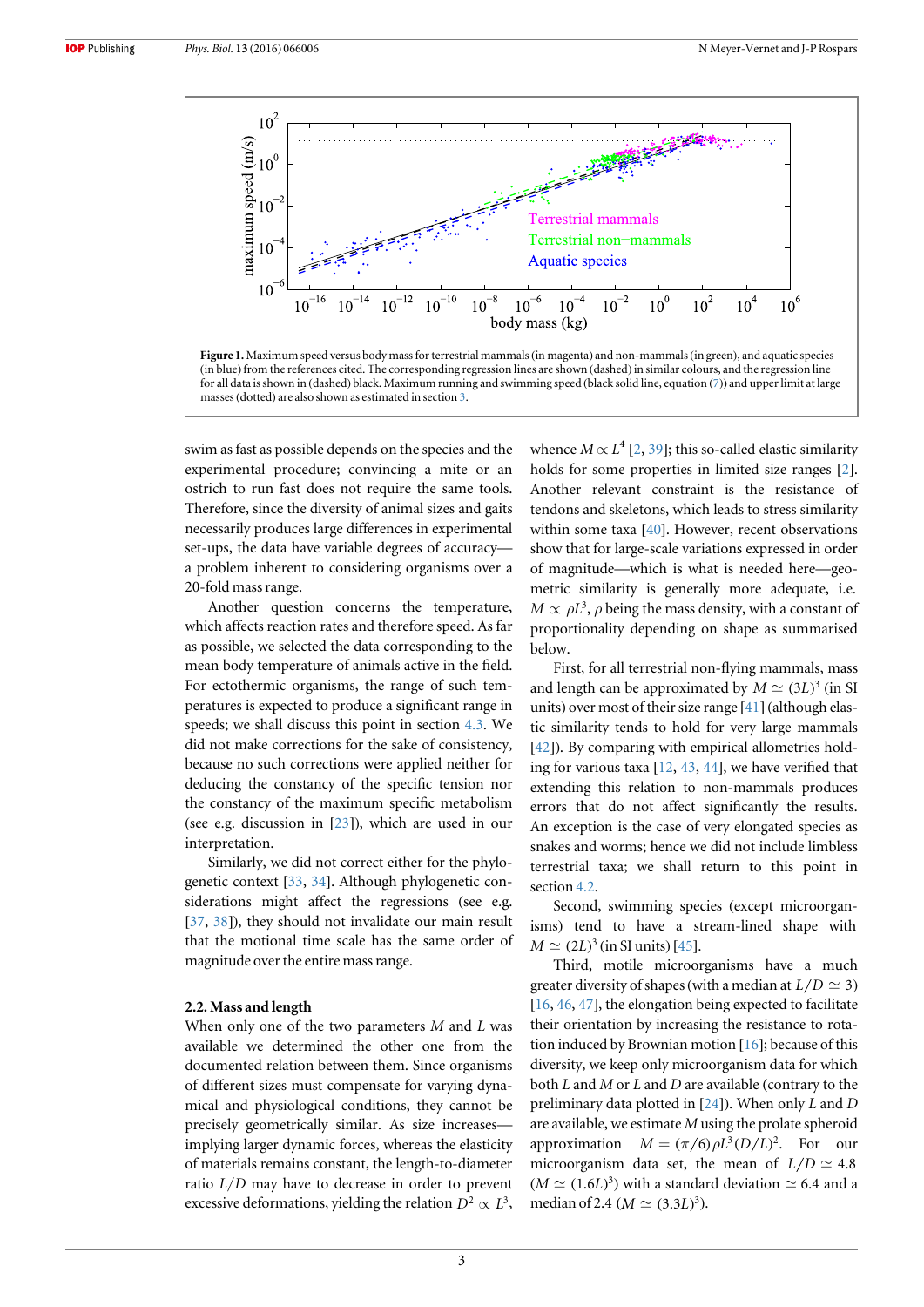<span id="page-3-2"></span>

Figure 2. Locomotor time scale as a function of body mass for terrestrial mammals (in magenta) and non-mammals (in green), and aquatic species (in blue) from the references cited in section [2.3](#page-3-1). The dashed line  $\tau = 10^{-1.127} \times M^{-0.008}$  is the regression of  $\log_{10} \tau$ versus  $\log_{10}M$  for the whole data set. The solid line (with values smaller and larger by one order of magnitude dotted) is from ([6](#page-5-1)), estimated in section [3;](#page-3-0) the limit for large masses estimated in section [3.4](#page-6-2) is shown dashed–dotted. For clarity the scale is twice larger on the speed axis than on the mass axis.

## <span id="page-3-1"></span>2.3. Maximum speed versus body mass

Figure [1](#page-2-0) shows the measured maximum (top) speed as a function of mass for about 460 species of different taxonomic groups. The data for 155 terrestrial mammal species (taken from [[9](#page-9-42)] plus some species from [[8](#page-9-5), [48](#page-10-0)] not included in [[9](#page-9-42)]) are plotted in magenta. The data for 137 other running species (a set roughly three times larger than considered in [[24](#page-9-16)]) are plotted in green. They include 14 ant species [[2](#page-9-1), [11,](#page-9-43) [49](#page-10-1)], 16 other arthropod species (including crabs [[50](#page-10-2)], mites [[2](#page-9-1), [51](#page-10-3)], spiders [[52](#page-10-4), [53](#page-10-5)], cockroaches [[54](#page-10-6)] and beetles [[55](#page-10-7)]), 100 species and subspecies of lizards[[12](#page-9-6)], and 7 species of terrestrial birds [[56](#page-10-8)–[60](#page-10-9)]. This yields a terrestrial mass range spanning nearly 12 orders of magnitude, from  $10^{-8}$  kg (clover mite) to 6000 kg (African bush elephant). The maximum speeds for 95 swimming mites, fishes, cetaceans, crustaceans, penguins, turtles, and squids[[2](#page-9-1), [5,](#page-9-2) [14](#page-9-8), [15,](#page-9-26) [61](#page-10-10)–[67](#page-10-11)] and 71 microorganisms [[2](#page-9-1), [46,](#page-9-40) [68](#page-10-12)–[70](#page-10-13)] are also plotted (in blue). This yields a  $7 \times 10^{20}$ -fold range in mass, from  $2 \times 10^{-16}$  kg (eubacteria) to  $1.5 \times 10^5$  kg (blue whale).

We have superimposed (dashed) regression lines of  $log_{10}V_{\text{max}}$  versus  $log_{10}M$  in magenta for running mammals (slope 0.16 with 95% confidence limits (CL) [0.14, 0.18], intercept 0.83, correlation coefficient  $r = 0.80$ ,  $n = 155$ ), green for running non-mammals (slope 0.35 with 95% CL [0.31, 0.38], intercept 0.87,  $r = 0.88$ ,  $n = 137$ ), and blue for swimming (slope 0.34) with 95% CL [0.33, 0.36], intercept 0.48,  $r = 0.98$ ,  $n = 166$ ). The regression line for all running and swimming data is plotted in (dashed) black (slope 0.35 with 95% CL [0.34, 0.36], intercept 0.70,  $r = 0.97$ ,  $n = 458$ ). In all data subsets the slope of the regression line is highly significantly different from 0 ( $P < 10^{-3}$ ). The proportion of the total variance explained by the regression is 64% for running mammals, 77% for running non-mammals, 96% for swimmers and 94% for swimmers and runners together.

Figure [1](#page-2-0) also shows that the maximum speed tends to level-off for large organisms, which confirms a known result [[2](#page-9-1), [8,](#page-9-5) [9](#page-9-42)] and strongly affects the fitted exponent of terrestrial mammals which includes a high number of large animals; we shall return to this point later.

# 2.4. Maximum relative speed and corresponding time scale

In figure [2](#page-3-2) the time scale  $\tau = L/V_{\text{max}}$  is plotted as a function of body mass for the organisms considered in section [2.3](#page-3-1). The slope of the regression line of  $\log_{10} \tau$ versus  $log_{10}M$  for all data, plotted as a dashed line (slope  $-0.008$  with 95% CL  $[-0.017, 5 \times 10^{-4}]$ , intercept −1.127,  $r = 0.087$ ,  $n = 458$ ) is not significantly different from 0 ( $P = 0.06$ ). Terrestrial species have a mean  $\simeq 0.082$  s (SD  $\simeq 0.10$  s, median  $\simeq$  0.049 s,  $n = 292$ ), close to that of mammals only (0.091 s). Swimming species have a mean  $\simeq$  0.27 s (SD  $\simeq$  0.49 s, median  $\simeq$  0.12 s,  $n = 166$ ). Note that microorganisms ( $M \lesssim 10^{-8}$  kg, mean  $\simeq 0.37$  s, SD  $\approx$  0.66) and other swimmers ( $M \gtrsim 10^{-8}$  kg, mean  $\simeq$  0.20 s, SD  $\simeq$  0.28) have similar medians ( $\simeq$  0.12 s) and similar logarithmic means ( $\simeq$  0.14 s) despite the huge difference in mass. The larger variability of microorganism data may result in part from the increased difficulty in measurement of both size and speed as size decreases. The mean of all data together is  $\simeq$  0.15 s (SD  $\simeq$  0.3 s, median  $\simeq$  0.07 s). More than 98% of the data lie in the range  $10^{-2} < \tau < 1$  s, which is remarkably narrow compared to the  $10^{20}$ -fold variation in body mass. The next section proposes an orderof-magnitude interpretation of these empirical results.

# <span id="page-3-0"></span>3. Physical interpretations

<span id="page-3-3"></span>The locomotor time scale of living organisms is expected to depend on at least three basic macroscopic properties, whatever their size and locomotion style: their mass density  $\rho$ , which is close to that of water

$$
\rho \simeq 10^3 \,\mathrm{kg} \,\mathrm{m}^{-3} \tag{1}
$$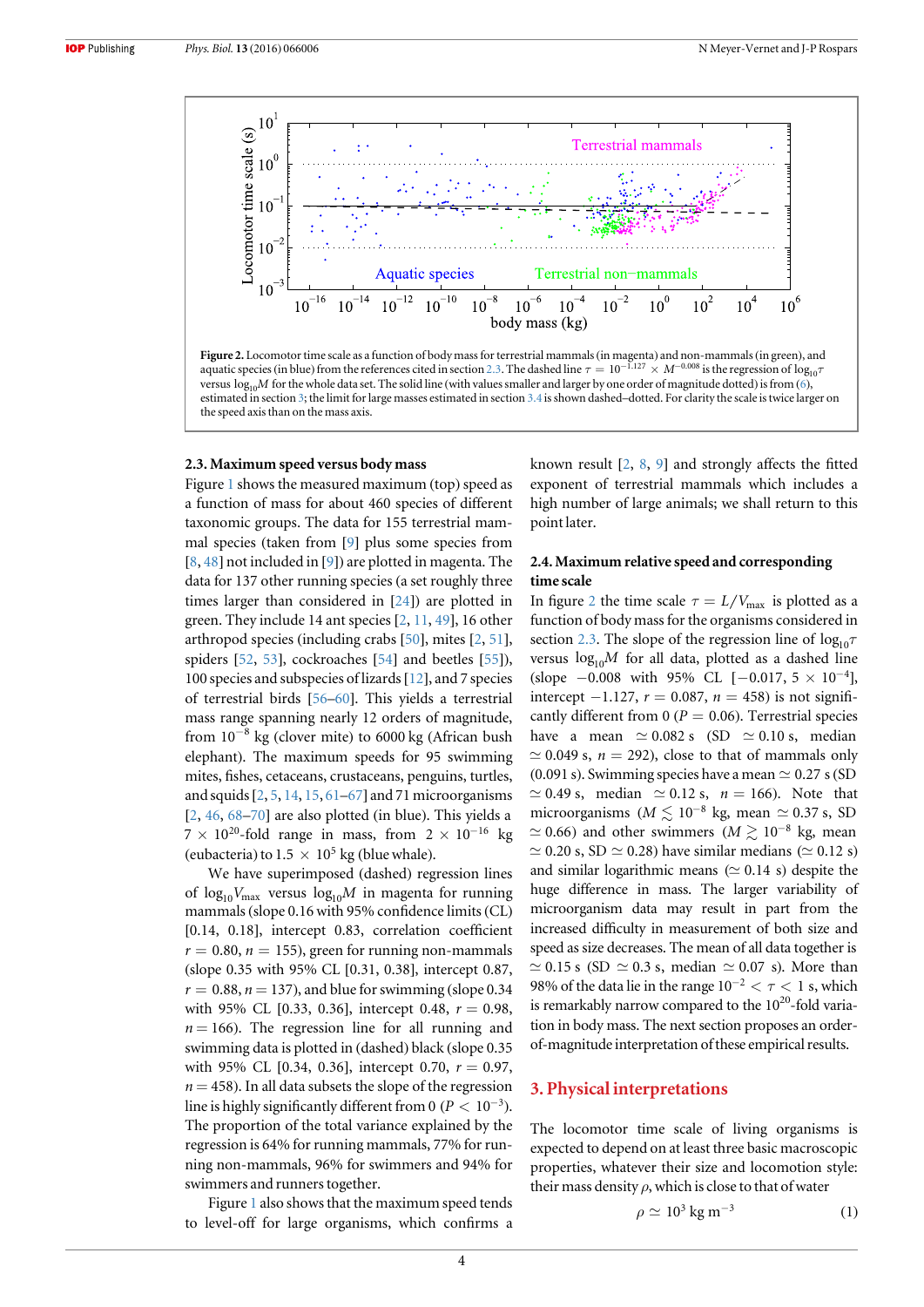<span id="page-4-1"></span>

Figure 3. Empirical cumulative distribution functions (CDFs) of the specific tension  $\sigma$  used for locomotion (red) and other functions (blue) in aquatic and terrestrial species. Panel (A) shows empirical CDFs of all  $\sigma$  values (solid) fitted to lognormal CDFs of mean  $\mu$  and SD indicated (dotted). Panel (B) shows empirical CDFs of values  $\sigma < 3.5 \times 10^5$  Pa fitted to Gaussians (dotted) of mean and SD indicated. CDFs of locomotors and non-locomotors are not significantly different at level 5% ( $P = 0.13$ ) in (A) and significantly different  $(P = 0.01)$  in (B). All comparisons based on Kolmogorov–Smirnov tests. (References of the data in Rospars and Meyer-Vernet [[22](#page-9-14)]).

<span id="page-4-2"></span>

the maximum force per cross-section area  $\sigma$  (specific tension) that they can exert, and the maximum power per mass unit  $b_M$  (maximum specific metabolic rate) that they can use for moving. Let us consider in turn the two latter factors.

## <span id="page-4-0"></span>3.1. Specific tension

The force per cross-sectional area of skeletal muscles at constant length (the so-called isometric specific tension) is known to be remarkably constant whatever the muscle and body mass, because of the similar construction of skeletal muscles based on the myosin molecule [[71,](#page-10-14) [72](#page-10-15)]. This notion of specific tension has been formally generalised to individual molecules [[21,](#page-9-17) [22](#page-9-14)] and to propulsion organelles and individual molecular motors propelling microorganisms [[22](#page-9-14)], showing that their maximum specific tension has a similar statistical distribution as that of conventional muscles, and that the maximum applied force per unit cross-section area is about

$$
\sigma \sim 2 \times 10^5 \text{ N m}^{-2} \tag{2}
$$

<span id="page-4-3"></span>over about 19 orders of magnitude in body mass, from microorganisms to the largest animals[[22](#page-9-14)].

We are interested here in the specific tension used for locomotion. Figure [3](#page-4-1) compares the cumulative distributions of the values of  $\sigma$  used (in red) or not (in blue) for locomotion. The values smaller than  $3.5 \times 10^5$  Pa (corresponding to the inflection point of the distributions in figure  $3(A)$  $3(A)$ ), which can be fitted to Gaussians, are plotted in the right-hand side panel. Figure [4](#page-4-2) shows the specific tension used for locomotion as a function of cell or body mass for 260 terrestrial and aquatic species. The slope of the regression lines ( $-0.008$  with 95% CL [ $-0.022$ , 0.005],  $n = 207$ ,  $P = 0.22$  for terrestrial species, 0.0008 with 95% CL  $[-0.017, 0.018], n = 53, P = 0.93$ , for aquatic species) and  $6 \times 10^{-5}$  with 95% CL [-0.0096, 0.0097],  $n = 260$ ,  $P = 0.99$  for all data together) are not significantly different from 0. The mean of all values of  $\sigma$ is  $1.84 \times 10^5$  (SD  $1.1 \times 10^5$ , median  $1.74 \times 10^5$ )  $N m^{-2}$ .

The order of magnitude of this ubiquitous value of  $\sigma$  can be interpreted from first principles. Molecular motors as the myosin molecule [[73](#page-10-16)] move by steps via a conformational change of their 3D structure, so that the elementary step length is of the order of magnitude of their size, which is the typical protein size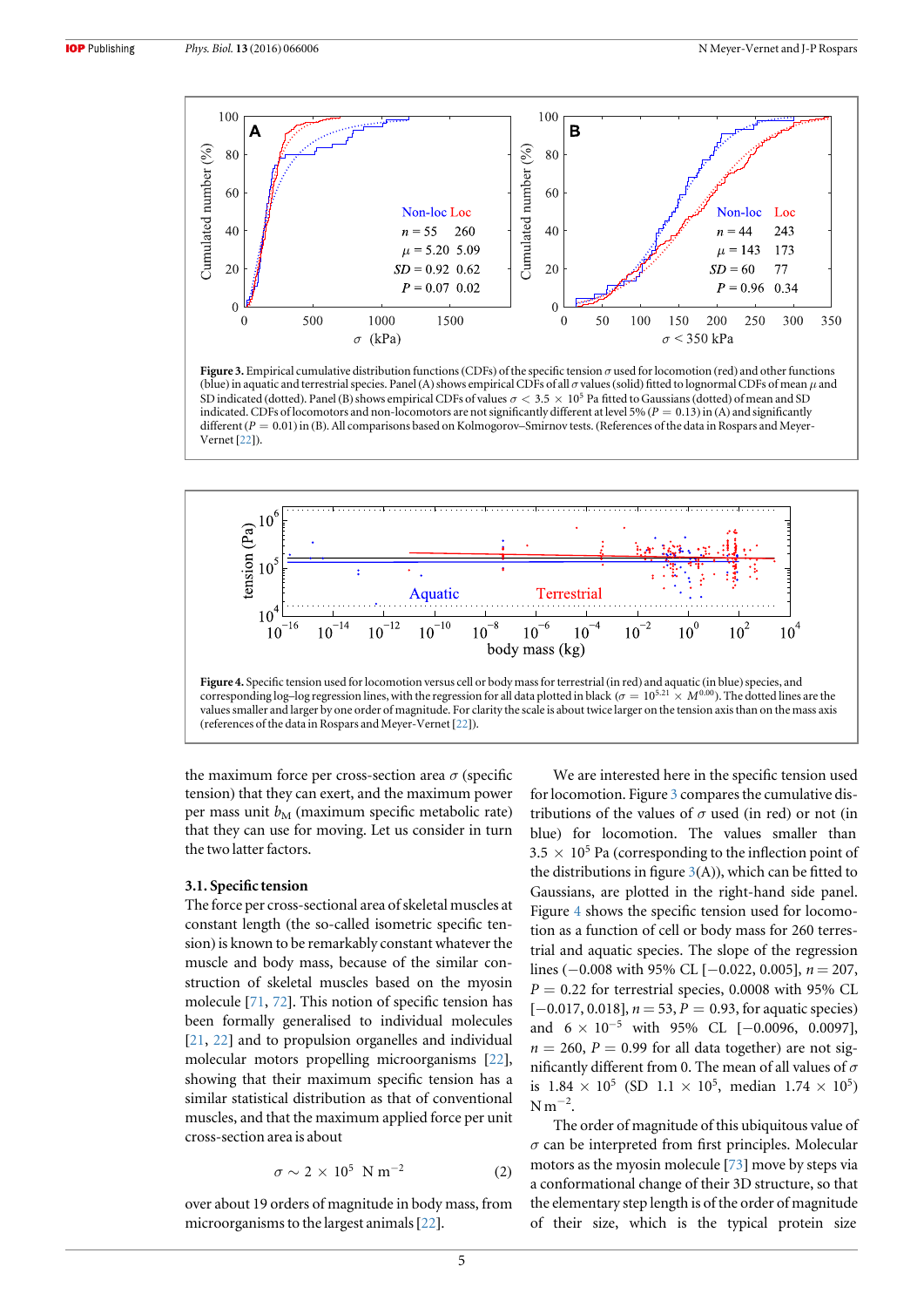$a_0 \sim 6$  nm [[74](#page-10-17)]. Each such step is mainly powered by the ATP release energy, of standard value  $W_0 \simeq 0.5 \times 10^{-19}$  J per molecule, so that the elementary force exerted by the motor is  $F_0 \sim W_0/a_0$  in order of magnitude [[75](#page-10-18)], whence the force per unit motor's cross-section [[22](#page-9-14)]

$$
\sigma \sim W_0/a_0^3. \tag{3}
$$

<span id="page-5-2"></span>Substituting the above values of  $W_0$  and  $a_0$  into ([3](#page-5-2)) yields([2](#page-4-3)).

#### <span id="page-5-0"></span>3.2. Mass-specific metabolic rate

Most analyses of the energy consumption rate B of living organisms concern the so-called 'basal' ('resting') or 'field' metabolic rates, depending on whether the organism is at rest or is performing its normal tasks. To compare organisms of different body mass M, it is convenient to define the mass-specific metabolic rate  $b = B/M$ . Power laws of the form  $b = \alpha M^{\beta}$ have been fitted to various sets of data, yielding various scaling exponents, and fostering an amazing variety of models [[76](#page-10-19)]. Since exchanges with the environment act through surfaces ( $\propto M^{2/3}$ , yielding  $b \propto M^{-1/3}$  although such surfaces may scale differently [[77](#page-10-20), [78](#page-10-21)]), whereas internal resources vary with volume  $(\propto M,$ yielding  $b \propto M^0$ ), one may expect  $-1/3 < \beta < 0$ , depending on the relative importance of external and internal constraints [[79](#page-10-22)], if other properties as the transport system co-adjust [[80](#page-10-23)]. This range covers most of the observations, including the so-called Kleiber's law exponent  $\beta = -1/4$  which remains controversial [[17](#page-9-10), [38](#page-9-32)] and in particular has been found not to hold for prokaryotes and protists [[82](#page-10-24)]. Recently, b has been found to be constant in order of magnitude across the  $10^{20}$ -fold mass range of living organisms in comparable physiological states at natural temperatures [[81](#page-10-25)]—a result compatible with the variety of exponents  $\beta$  because of the variation of the intercepts  $\alpha$  for different taxa and mass ranges.

An important point is that the exponent  $\beta$  varies with the physiological state of the organisms, approaching zero at high level of activity [[79](#page-10-22), [84](#page-10-26)], which is the relevant state at maximum speed. Indeed, at high activity, the metabolism is expected to be mainly determined by the resource demand of working tissues, which scales as their mass  $(\propto M)$ , as does the oxygen and energy stored which are used during bursts of maximal activity. Hence the maximal specific metabolic rate is expected to be roughly constant in order of magnitude—at least when normalised to the mass of active tissues, as observed [[23,](#page-9-15) [83](#page-10-27)–[85](#page-10-28)].

<span id="page-5-3"></span>This maximal specific metabolic rate  $b_M$ , ubiquitous in order of magnitude across the  $10^{20}$ -fold mass range of living organisms, may represent a biochemical limit universal for life; measurements on dividing bacteria and moving animals during peak activities yield the maximal value

$$
b_{\rm M} \sim 2 \times 10^3 \, \text{W kg}^{-1} \tag{4}
$$

per unit mass of active tissue [[23](#page-9-15)], like the mitochondria [[84,](#page-10-26) [86](#page-10-29)–[88](#page-10-30)] at their natural temperature. For example in mammals, over 90% of the energy at maximum metabolic rate is consumed in locomotor muscles, which are densely populated of mitochondria —the energy factories of eukaryotic cells—and we have  $b_M \simeq 1600 \text{ W kg}^{-1}$  of mitochondria mass [[83](#page-10-27), [84](#page-10-26)]. The value per unit body mass is smaller by the proportion of active tissue in the body (typically 1%– 50%), and is typically 5–30 times higher than the resting specific metabolic rate b for both vertebrates [[1](#page-9-0)] and invertebrates [[89](#page-10-31)]. In particular, the maximum metabolic rate per unit body mass amounts to only about 90 and 100 W kg<sup>-1</sup> body mass for respectively (20 g) European woodmouses (Apodemus sylvaticus) and (28 kg) pronghorns (Antilocapra americana) [[83](#page-10-27)], whose bodies have a large proportion of mitochondria, whereas it amounts to only about 20 W kg<sup>-1</sup> body mass for human  $[36]$  $[36]$  $[36]$  and insect  $[89]$  $[89]$  $[89]$  runners.

Most of these measurements concern the aerobic metabolism, measured via oxygen consumption. At (short term) peak activity, part of the energy—or even most of it for ectoterms, is supplied by transient anaerobic processes [[90](#page-10-32)]. However, the total maximal energy output is found to be generally similar in order of magnitude [[36](#page-9-28)], the smaller aerobic power of ectoterms being compensated by a larger anaerobic power (e.g. [[91](#page-10-33)–[93](#page-10-34)]).

## <span id="page-5-5"></span>3.3. Consequences on the locomotor time scale

A basic order-of-magnitude estimate of the locomotor time scale can be derived from the constraints addressed above. Consider first a micro-organism whose locomotion is powered by N molecular motors of size  $a_0$ , making it move by about its length  $L$  at the frequency f so that its speed is  $V \simeq Lf$ . Assuming that each motor (of mass  $\rho a_0^3$ ) uses the elementary energy  $W_0$  for each such step, the total power is  $NW_0f$ , which cannot exceed the maximum value  $N \rho a_0^3 \times b_M$ . This yields  $f_{\text{max}} \sim \rho a_0^3 b_M/W_0$  [[24](#page-9-16)], whence  $\tau \sim W_0/(\rho a_0^3 b_M)$ . From the expression ([3](#page-5-2)) of  $\sigma$  we deduce

$$
\tau \sim \sigma/(\rho b_{\rm M}).\tag{5}
$$

<span id="page-5-4"></span><span id="page-5-1"></span>Substituting  $(1)$  $(1)$  $(1)$ ,  $(2)$  $(2)$  $(2)$  and  $(4)$  $(4)$  $(4)$  into  $(5)$  $(5)$  $(5)$  yields

$$
\tau = L/V_{\text{max}} \sim 0.1 \text{ s.}
$$
 (6)

Consider now an animal of length L, cross-section S<sub>⊥</sub>, and mass  $M \sim \rho S_{\perp}L$ , moving via cyclic (of frequency  $f$ ) motion of appendages such as runners' legs or fishes' tail and fins. For an appendage i of length  $L_i$ , muscle section  $S_i$ , and tension  $\sigma_i$  rotating by  $\theta_i$  with a lever arm  $l_i$ , the work performed is  $W_i = \Gamma_i \theta_i$  with the torque  $\Gamma_i \sim \sigma_i S_i l_i$ , so that the total work of the appendages is  $W \sim \sum_i \sigma_i \theta_i S_i l_i$ . With the approximations  $\theta_i \sim 1$  radian,  $\sigma_i \sim \sigma$ ,  $L \sim L_i \sim l_i$  and  $S_i \sim \Sigma_i S_i$ , the specific work per cycle is thus  $W/M \sim \sigma/\rho$ —a gross simplification which also neglects the role of elastic elements and of gears and joints, and assumes that the applied tension is the maximal one, despite the actual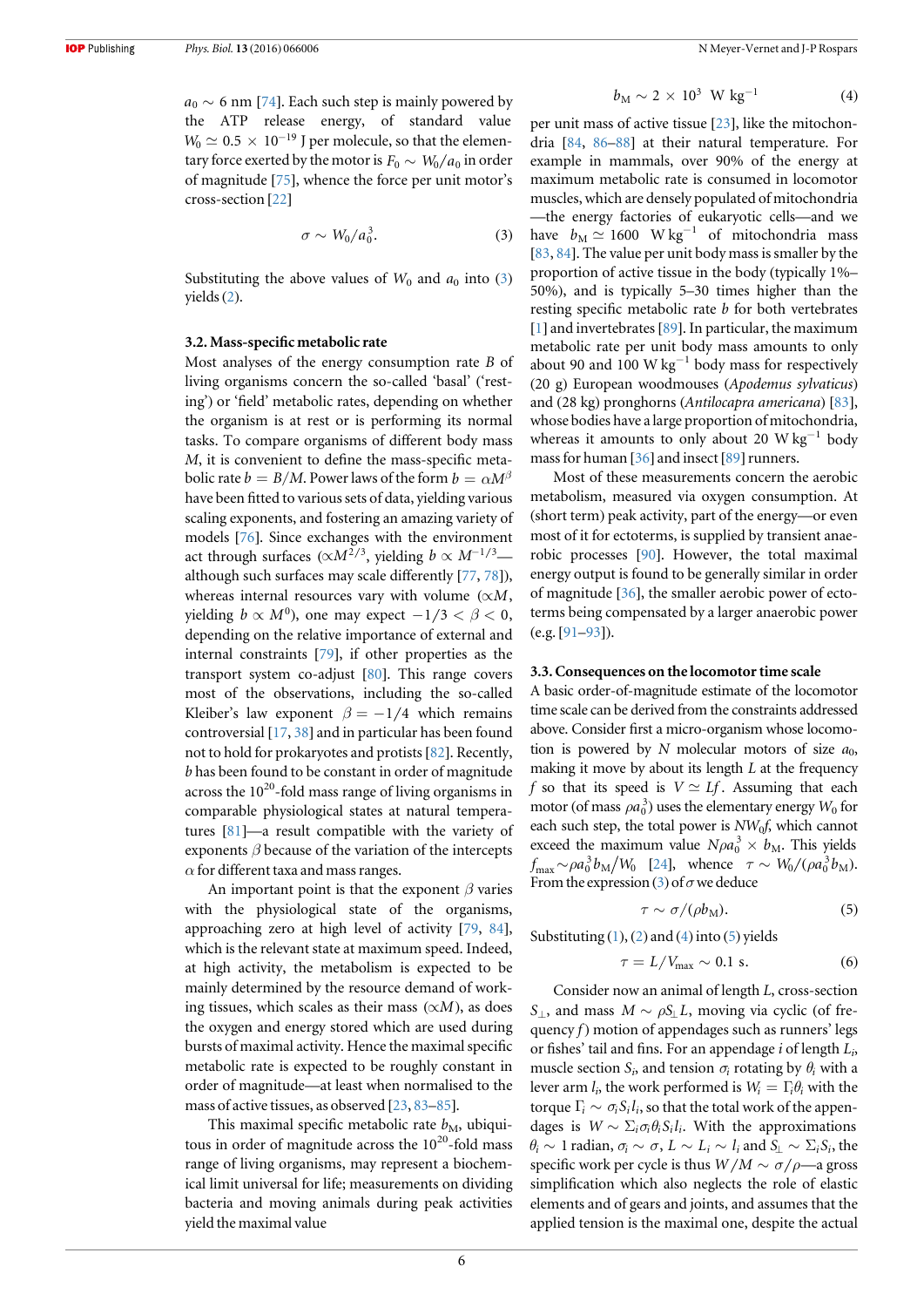variation of tension with muscle speed. If the step size is approximated by L, and both the efficiency and the proportion of muscle and active tissue are approximated by 100%, the specific power is therefore  $\sigma f / \rho$ , which cannot exceed  $b_M$ . This yields the time scale ([5](#page-5-4)), i.e.([6](#page-5-1)), which is drawn as a solid black line on figure [2](#page-3-2).

<span id="page-6-1"></span>Substituting into ([6](#page-5-1)) the average relation  $M \simeq (2.8L)^3$  deduced from the (logarithmic) average of  $M/L^3$  for the plotted data, we find the maximum speed

$$
V_{\text{max}} \sim 3.5 \ M^{1/3} \tag{7}
$$

which is drawn as a solid black line in figure [1](#page-2-0) and is very close to the experimental dashed black line.

It may seem surprising that these order-of-magnitude estimates, which are little more than dimensional analysis estimates and make so drastic assumptions as to the actual mechanisms of locomotion [[4,](#page-9-44) [86](#page-10-29)] agree with observation. It appears that the large number of factors that have been approximated by unity turn out to compensate each other in order of magnitude.

## <span id="page-6-2"></span>3.4. Upper limit to the maximum speed

Figure [1](#page-2-0) suggests that the speed reaches a maximum value  $\sim$ 15 m s<sup>-1</sup> for masses exceeding ~50 kg  $(L \simeq 1.5 \text{ m})$ , which confirms known results [[2,](#page-9-1) [8,](#page-9-5) [9](#page-9-42)]. Since this upper limit holds for both running and swimming (with a Reynolds number Re varying from  $10^{-5}$  for bacteria to more than  $10^8$  for large fishes), it is not expected to result from constraints related to the locomotion style [[40](#page-9-34), [94](#page-10-35)] or to the drag, which depend on the ambient density and on Re. Such a ubiquitous constraint may derive instead from an argument inspired by Hill [[95](#page-10-36)]. Consider again the periodic motion of an appendage of length  $L_i$  and mass  $M_i \sim \rho S_i L_i$ . This motion is expected to be more limited by muscle tension than by the (higher) mechanic strength. With the torque  $\Gamma_i \sim \sigma S_i L_i$  and the angular momentum  $I_i \sim M_i L_i^2$ , the maximum angular acceleration is  $d^2\theta/dt^2 \sim \Gamma_i/I_i \sim \sigma/\rho L_i^2$ . Setting  $L_i \sim L$ , this yields the minimum time for the appendage to reach a significant angle  $\theta \sim 1$  radian

$$
\tau_{\rm m} \sim L(\rho/\sigma)^{1/2}.\tag{8}
$$

<span id="page-6-3"></span>We deduce the upper limit of the top speed  $V_M \sim L/\tau_m \sim (\sigma/\rho)^{1/2} \sim 14 \text{ m s}^{-1} \text{ from (1) and (2)},$  $V_M \sim L/\tau_m \sim (\sigma/\rho)^{1/2} \sim 14 \text{ m s}^{-1} \text{ from (1) and (2)},$  $V_M \sim L/\tau_m \sim (\sigma/\rho)^{1/2} \sim 14 \text{ m s}^{-1} \text{ from (1) and (2)},$  $V_M \sim L/\tau_m \sim (\sigma/\rho)^{1/2} \sim 14 \text{ m s}^{-1} \text{ from (1) and (2)},$  $V_M \sim L/\tau_m \sim (\sigma/\rho)^{1/2} \sim 14 \text{ m s}^{-1} \text{ from (1) and (2)},$ which is plotted (dotted) in figure [1](#page-2-0). In figure [2](#page-3-2) we have plotted (dashed–dotted) the time scale ([8](#page-6-3)) evaluated as a function of  $M$  by using the (logarithmic) average of  $M/L^3$  for the plotted data, which yields  $\tau_{\rm m} \sim 0.025 \times M^{1/3}$ .

# <span id="page-6-0"></span>4. Discussion

## <span id="page-6-4"></span>4.1. Comparaison with previous work

Let us verify that the present results are compatible with empirical scalings previously derived for narrower size ranges and/or restricted taxa. Allometries in living organisms are difficult to determine, mainly because the available data cannot be randomly drawn, truly independent and exactly comparable (see e.g. discussion in [[89](#page-10-31)]), and generally depend on the range of taxa and sizes sampled. Hence we focus on the previously measured ranges of values of  $\tau$  rather than on allometry, and compare them to the range shown in figure [2.](#page-3-2)

The maximum relative running speed of mammals has been shown to vary with body mass as  $V_{\text{max}}/L = 21.5 \times M^{-0.17}$  in the range [0.015–6000] kg [[9](#page-9-42)]. Not surprisingly since the set considered in the present paper is nearly the same, this scaling is equivalent to the regression between  $V_{\text{max}}$  and M found in section [2.3](#page-3-1) for mammals with the relevant relation between M and L. This scaling yields  $\tau = L/V_{\text{max}} \simeq 0.07$  s in the (logarithmic) middle of that range, and makes  $\tau$  vary by less than a factor of three from this value in the whole studied mass range. For invertebrates, the maximum frequencies found by Full [[89](#page-10-31)] for runners and swimmers yield  $\tau \sim 0.1$ –1 s in the mass range  $[2 \times 10^{-5}$ –0.5] kg. For still smaller masses, the various published relationships for run-ning ants [[11](#page-9-43)] can be converted into  $\tau \sim 0.07{\text -}0.3$  s at 28 °C in the mass range  $[3 \times 10^{-7} - 4 \times 10^{-5}]$  kg. Note also that the running stride frequency has been found to scale with body mass as  $f = 4.32 \times M^{-0.148}$ s<sup>-1</sup> in the range  $[3 \times 10^{-8} - 10^3]$  kg [[51](#page-10-3)]; this allometry yields  $\tau = 1/f \sim 0.11$  *s* in the middle of the range with a variation by less than a factor of ten around this value in the whole range. Consider now still smaller masses, i.e. microorganisms. The relationship between the upper bound of swimming speeds of various microorganisms as a function of size pub-lished in [[96](#page-10-37)] yields  $\tau \simeq 1.6 \times d^{0.3}$  s (in SI units; note that the given size  $d$  is an equivalent spherical value), which makes  $\tau$  vary by less than a factor of three around 0.07 s in the mass range  $[2 \times 10^{-15} - 3 \times 10^{-8}]$ kg. Consider finally fishes and cetaceans. The published relationship [[10](#page-9-45)] can be converted into  $V_{\text{max}}/L = 5.7 \times M^{-0.17}$  in the range  $[10^{-3} - 10^{5}]$  kg. This yields  $\tau \simeq 0.26$  s in the (logarithmic) middle of the range, with a variation of less than a factor of 5 around this value in the whole range. Note that the scalings for running mammals and for fishes and cetaceans both correspond to a constant Froude number in a restricted mass range (with a larger value for running mammals), but in both cases the speed levels off at body lengths exceeding about 1 m, and are compatible with our results.

How does the maximum relative speed of organisms compare with the maximum shortening speed of muscles  $V_m/L_m$  (expressed in units of muscle length  $L<sub>m</sub>$ )? For a large variety of species of different taxonomic groups covering a body mass range  $[1.9 \times 10^{-6} - 500]$  kg, Medler [[72](#page-10-15)] found a significant relationship  $V_{\rm m}/L_{\rm m} \simeq 3.3 \times M^{-0.17}$  (in S.I. units). However, all the values of  $L_m/V_m$  lie in the range [0.026–3] s, i.e. a time scale for muscles about 3 times larger than the value for the whole animal.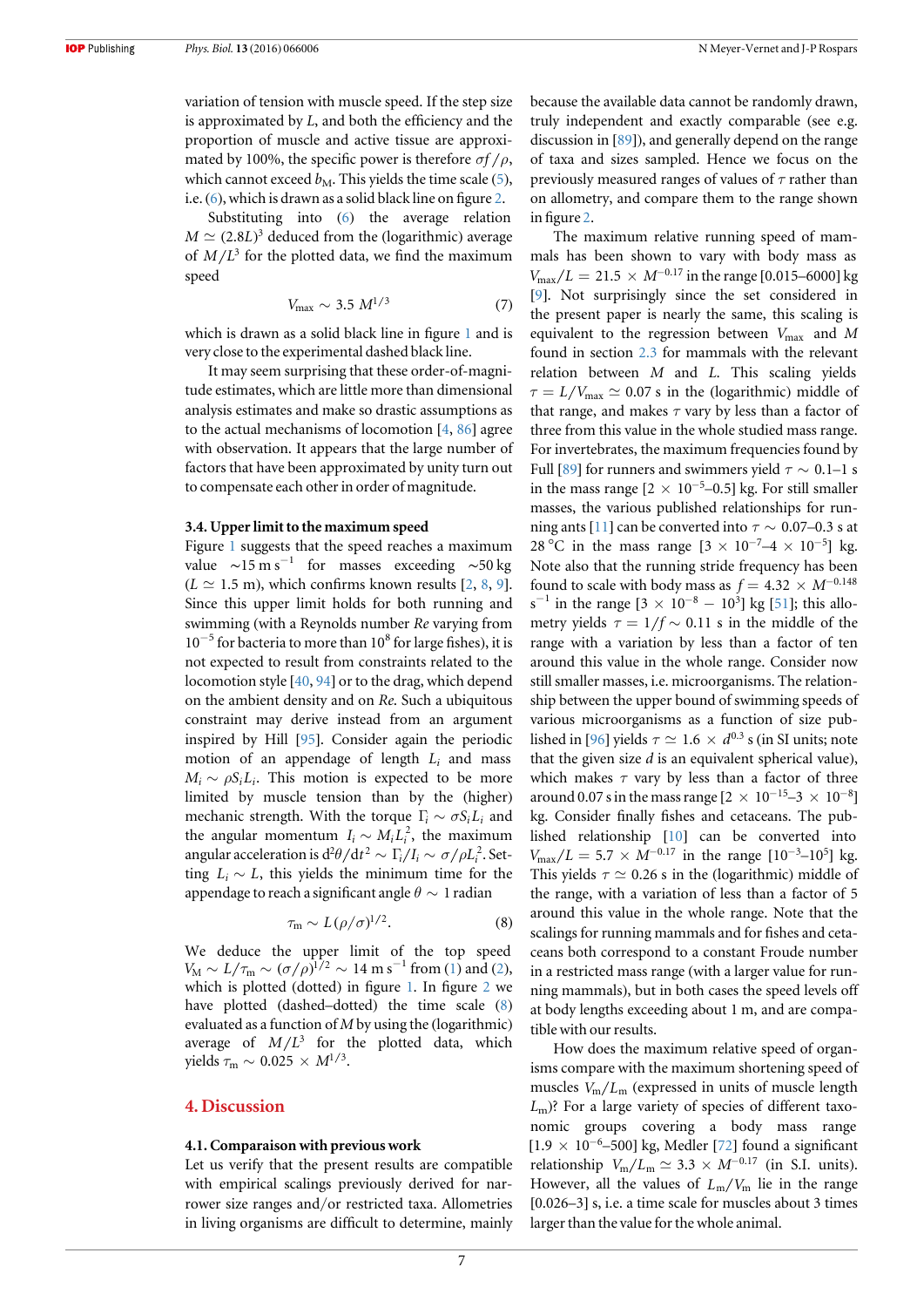## <span id="page-7-1"></span>4.2. Some limitations and extensions

As noted in section [2](#page-1-0), our result has several limitations since we have excluded locomotory styles which cannot be approximated by the elementary models of section [3](#page-3-0), even in order of magnitude. In particular, it is not surprising that the rough constancy of  $\tau$  does not hold for flyers [[2](#page-9-1)], because our proposed interpretation is not expected to hold. Indeed, since they move in air, their speed must be high enough to ensure weight support. Hence their top speed is expected to be so large that it should be determined by air (pressure) drag [[97](#page-11-0)] rather than by muscular forces. Writing that the drag power loss  $\propto S_{\perp} V^3$  (S<sub>⊥</sub> denoting the body frontal area) should not exceed the maximum available power  $b_M M$  with  $M \propto S_{\perp} L$  yields  $V_{\text{max}} \propto L^{1/3}$ , which is close to the empirical mass allometry of the maximum flying speed [[2](#page-9-1)].

However, one may consider extensions to very elongated species that were not included in our data (except for the microorganisms for which both mass and length were known), as worms and snakes. It is not easy to persuade a worm [[98](#page-11-1)] to move at its maximal speed, but it is easier for terrestrial snakes. The latter have been found to move at  $V_{\text{max}} \simeq 1.2 M^{1/3}$  for 140 species of snakes over a  $[10^{-3} - 1]$  kg mass range with  $M \simeq (0.6 \ L)^3$  [[99](#page-11-2)], for slithering by lateral undulations or helical side winding based on travelling waves [[100](#page-11-3)]. This yields  $\tau \simeq 1.4$  s, whereas the red racer—a snake speed champion—can even reach  $\tau \simeq 0.8$  s, near the upper values of the speed time scale found here. Another kind of limbless locomotion based on undulatory travelling waves is that of the sandfish lizard, who can swim in sand at  $V \simeq 0.35$  *L* f with  $f_{\text{max}} \simeq 4 \text{ Hz}$  for  $M \simeq 1.6 \times 10^{-2}$  kg and  $L \approx 8.3 \times 10^{-2}$  m [[101](#page-11-4)]. This yields  $\tau \approx 0.7$  s, also close to the upper values of the speed time scale found here. The fact that wavelike locomotion yields a time scale in the range of our results—albeit close to the upper values—is not surprising since the order-ofmagnitude estimate made in section [3.3](#page-5-5) might possibly be generalised to wavelike locomotion by summing over the ondulations (of wavelength  $\lambda$ ) along L (with  $S_i \simeq S_i$ ), rather than summing on limb sections as  $S_{\perp} \simeq \sum S_i$  (with  $L_i \simeq L$ ). Since the step size is expected to be of the order of  $\lambda$  instead of  $L$ , this should yield  $\tau$  greater than the value given by equation ([5](#page-5-4)) by the factor  $L/\lambda$ .

### <span id="page-7-0"></span>4.3. Temperature effects

The maximum speed is expected to increase with body temperature, as do the reaction rates, and this is indeed observed in ectothermic species. For example the equivalent activation energy  $W_a \simeq 8 \times 10^{-20}$  J for ants  $[11]$  $[11]$  $[11]$ —of the same order of magnitude as  $W_0$ , produces a variation in speed of a factor of  $\exp[W_a \Delta T/T^2] \simeq 3.6$  (with  $W_a \simeq 0.5$  eV and the temperatures in eV) over their typical field temperature range of 15 °C–35 °C. However, some organisms use compensating strategies to maintain their level of performance. For example, some fishes use different muscle fibres to adapt to changes in temperature [[102](#page-11-5)] or can even change the temperature of their muscles [[103](#page-11-6)]. This is the reason why we have as far as possible selected the organisms' maximum speeds at their typical temperatures, as was also the case for the determination of the values ([2](#page-4-3)) and ([4](#page-5-3)) of the specific tension and of the maximum specific metabolic rate. The data plotted in figures [1](#page-2-0) and [2](#page-3-2) correspond to body temperatures ranging from about  $10^{\circ}$ C to  $40^{\circ}$ C; assuming an equivalent activation energy  $\simeq W_a$ , this should produce a variation in speed of a factor of about 12, which represents a major contribution to the dispersion of the data.

## 4.4. What basic quantities determine  $\tau$ ?

Can we relate  $\rho$ ,  $\sigma$  and  $b_M$ , which determine  $\tau$ according to ([5](#page-5-4)), to more basic quantities? Since these three properties concern Earth-based life, the basic quantities are expected to be ambient conditions at Earth in addition to fundamental physical and chemical constants.

Consider first the mass density  $\rho$ . Life is based on liquid water at Earth, of surface temperature  $T_{\text{A}} \simeq 300$ K, and of present atmospheric pressure  $10<sup>5</sup>$  Pa near the middle of the range required for liquid water(from the triple point pressure  $\simeq 6 \times 10^2$  Pa to the critical point pressure  $\simeq 2 \times 10^7$  Pa). The density  $\rho$  of living matter is close to that of water, of order of magnitude  $\rho \sim 18 \times m_{\rm p} / a_{\rm H_2O}^3$ , where  $m_{\rm p}$  is the proton's mass and  $a_{\text{H}_2O} \simeq 0.3$  nm is the size of the H<sub>2</sub>O molecule.

Second, consider the tension  $\sigma$  of muscles and molecular motors, whose order of magnitude is mainly determined by the elementary energy  $W_0$  and size  $a_0$  of life molecular motors from ([3](#page-5-2)). The quantity  $W_0$ —the standard free energy involved in biological molecules (of the same order as the energies associated with H (hydrogen)-bonds [[104](#page-11-7)]), can be expressed in terms of the temperature  $T_{\oplus}$  as

$$
W_0 \simeq 12 \; kT_{\oplus} \tag{9}
$$

<span id="page-7-2"></span>which is high enough compared to  $kT_{\text{A}}$  for not being destroyed by thermal agitation, but small enough for not being too far from thermal equilibrium. A similar reasoning might determine  $a_0$  since, as Schrödinger first noted [[105](#page-11-8)], biological structures must be relatively large in order to limit the relative importance of fluctuations, which in the case of proteins, requires a number *N* of amino-acids satisfying  $N^{-1/2} \ll 1$  to enable robust folding by limiting structural fluctuations (see e.g. [[106](#page-11-9)]). More precisely, one may argue that the motor force  $W_0/a_0$  should be weak enough for not breaking the motor's 3D structure held by weak forces such as H-bonds [[107](#page-11-10)]. Writing that the motor force should not exceed the thermal energy  $kT_{\varphi}$ divided by the distance over which H-bonds operate, i.e. the size  $a_{H<sub>2</sub>O}$  of the H<sub>2</sub>O molecule, we get [[22](#page-9-14)]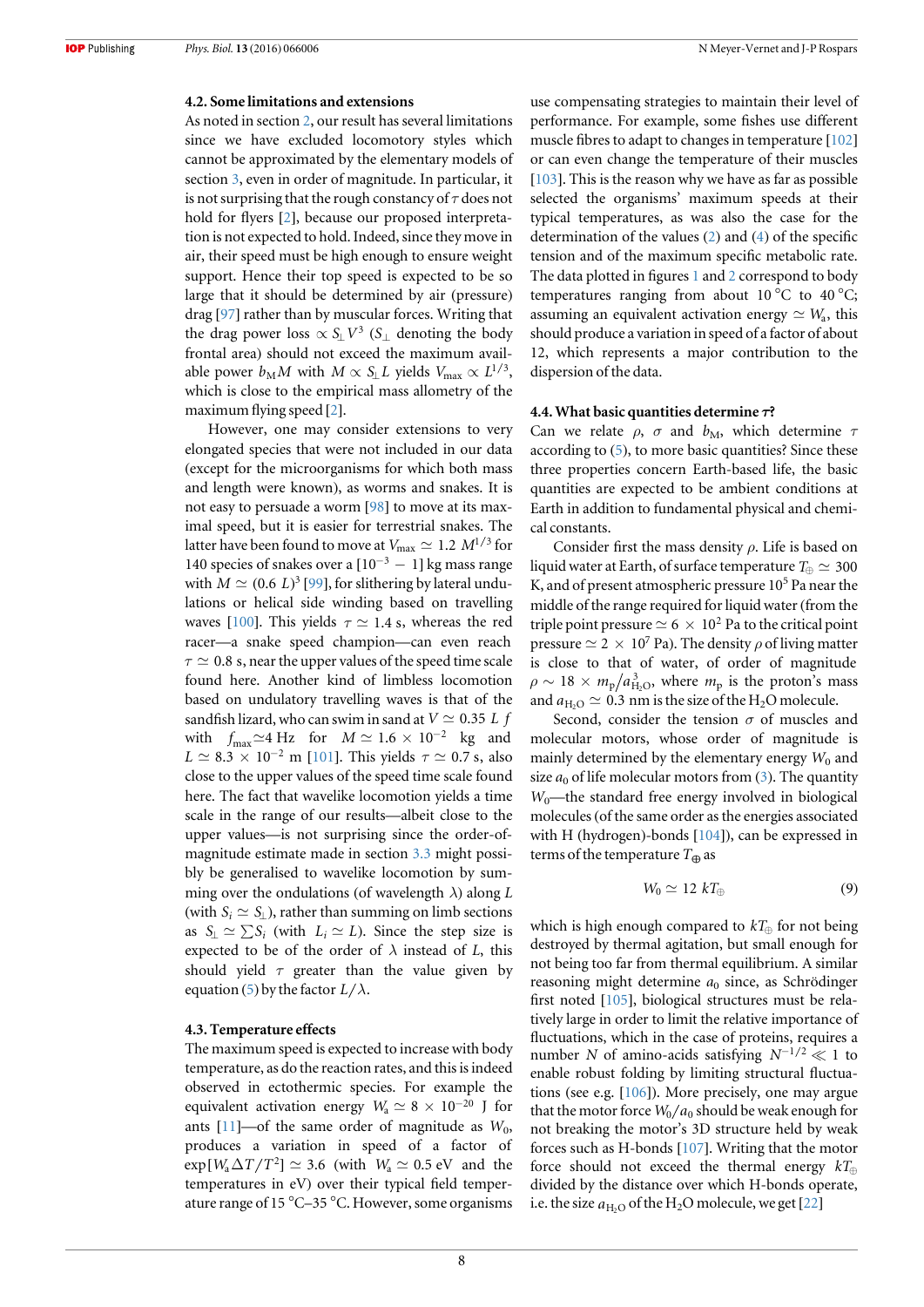$$
a_0 \gtrsim a_{\text{H}_2\text{O}} \times (W_0 / kT_{\oplus}) \simeq 4 \text{ nm}
$$
 (10)

which suggests that  $\sigma$  is determined via ([3](#page-5-2)) by fundamental constants, in addition to the temperature and the existence of liquid water.

Third, consider the energy requirements. Where do the number given in equation ([4](#page-5-3)) come from? Life is sustained by a continuous flow of ordered energy [[105](#page-11-8)], mainly acquired at Earth through solar radiation and chemical energy contained in food. Solar radiation (of effective temperature  $T_{\odot} = 5700 \text{ K}$ ) provides at the top of the Earth's atmosphere an average energy flux  $S_{\odot}$ /4, where  $S_{\odot} = 1.36 \times 10^3$  W m<sup>-2</sup> is the solar constant, and in the absence of atmospheric greenhouse effect would yield an average temperature at the Earth surface

$$
T = (W_{\rm ph}/\sigma_{\rm SB})^{1/4},\tag{11}
$$

where  $W_{\text{ph}} = (1 - A)S_{\odot}/4 \simeq 240 \text{ W m}^{-2}$ ,  $A \simeq 0.3$ is the mean albedo and  $\sigma_{SB}$  is the Stefan-Boltzmann constant. The actual temperature  $T_{\oplus}$  is higher, while remaining of the same order of magnitude and below the run-away greenhouse limit[[108](#page-11-11)].

Since living organisms acquire energy through their body surface S, but spend it within their body mass M, the way to become larger during evolution (thereby decreasing the ratio  $S/M$ ) while keeping a constant specific metabolic rate, is to devise more efficient means of delivering energy: becoming multicellular, increasing internal temperature and using sophisticated distribution networks [[17](#page-9-10)].

Therefore we must consider the basic constraints to energy inputs at the smallest size level, that of a micro-organism or a cell deriving energy from photosynthesis(assuming that complementary resources are available). Photosynthesis is presently used essentially by non-motile organisms as plants, except for a minority of bacteria having photosynthetic capabilities [[109](#page-11-12)] but the situation was different earlier in the evol-ution of life [[110](#page-11-13)]. Note that with  $T_{\odot} \simeq 20$   $T_{\oplus}$  the typical solar photon energy  $h\nu$  exceeds the standard free energy ([9](#page-7-2)) involved in biological molecules. Assuming for simplicity a spherical organism of diameter L (of transverse surface-to-mass ratio  $1.5/(\rho L)$  fully exposed to solar radiation and able to convert it, the maximum specific metabolic rate is then

$$
b_{\rm Mph} \sim 1.5 \beta_{\rm ph} W_{\rm ph}/(\rho L),\tag{12}
$$

<span id="page-8-1"></span><span id="page-8-0"></span>where  $\beta_{ph} \sim 0.1$  is the maximum yield of photosynth-esis [[111](#page-11-14)]. Substituting  $W_{ph}$ ,  $\beta_{ph}$ , and  $\rho$  yields

$$
b_{\rm Mph} \sim 3 \times 10^{-2}/L. \tag{13}
$$

Comparing ([13](#page-8-0)) with the empirical value ([4](#page-5-3)), it follows that the maximum metabolic rate can be sustained by photosynthesis (which requires  $b_M \lesssim b_{Mph}$ ) if  $L \leq 15 \mu m$ . It is remarkable that this crude estimate is of the same order of magnitude as the average size of an animal cell [[19](#page-9-12)]. Larger motile organisms have indeed different shapes or organisation, or derive their energy from other sources. Hence, if the cell size L is determined [[19](#page-9-12), [20](#page-9-13), [112](#page-11-15)], the solar radiation  $W_{\text{ph}}$ might determine  $b_M$  via ([12](#page-8-1)) and therefore the time scale  $\tau$  via ([5](#page-5-4)), since  $\rho$  and  $\sigma$  are determined by fundamental constants and the temperature—itself determined by solar radiation.

# 5. Concluding remarks

A few remarks are in order. First of all, the constancy of the locomotor time scale is rough and approximate, as is the case for the specific tension and the maximal specific metabolic rate which determine it according to ([5](#page-5-4)). Yet this approximate constancy—with 98% of the organisms considered here having a time scale between  $10^{-2}$  and 1 second, holds throughout a  $10^{20}$ fold mass range of aquatic and terrestrial species, with in particular bacteria, ants, fishes and mammals performing roughly as fast as ostriches. For motion in water, it is remarkable that the time scale remains approximatively the same at Reynolds numbers varying from about  $10^{-5}$  for bacteria (for which the drag force  $\propto$  *V* is determined by viscosity whereas inertia is negligible) to more than  $10^8$  for large fishes (for which the drag force  $\propto V^2$  is determined by dynamic pressure).

As noted in section [4.1](#page-6-4), this large scale order-ofmagnitude constancy does not preclude—and is indeed compatible with—various scalings valid in narrower ranges of size and taxa. When considering narrow ranges, the detailed properties of the organisms and their locomotion style must be taken into account, as for example the proportion of active tissue or the role of elastic elements; these properties are expected to change the scaling, and it is only on a very large scale that these variations can be transcended. Similarly, as noted in section [2.1,](#page-1-1) even the large-scale scalings may be criticised because our data are not truly random, independent and comparable. However, the constancy of the order of magnitude of the motional time scale over the entire mass range is a more robust result, supported by our interpretation (equation ([5](#page-5-4))) which neglects factors able to affect the scaling with M without changing the order of magnitude of  $\tau$ .

It is worth noting that the special case of wheel-like locomotion is also accounted for. Indeed, consider the stomatopod somersaulters, who invented the (macroscopic) wheel [[113](#page-11-16), [114](#page-11-17)], whereas swimming bacteria use (microscopic) wheels when moving their flagella with rotary motors [[115](#page-11-18)]. These stomatopods propel themselves on beaches, taking the shape of a wheel, in a motion akin to that of a one-legged animal [[114](#page-11-17)] at a maximum speed of 5.6 cm s<sup>-1</sup> for a 2 cm length [[116](#page-11-19)], i.e. a time scale of about 0.4 s, well within the range shown in figure [2.](#page-3-2) This is not surprising, given the similarity in energetics and dynamics of locomotion whatever the number of legs [[117](#page-11-20)].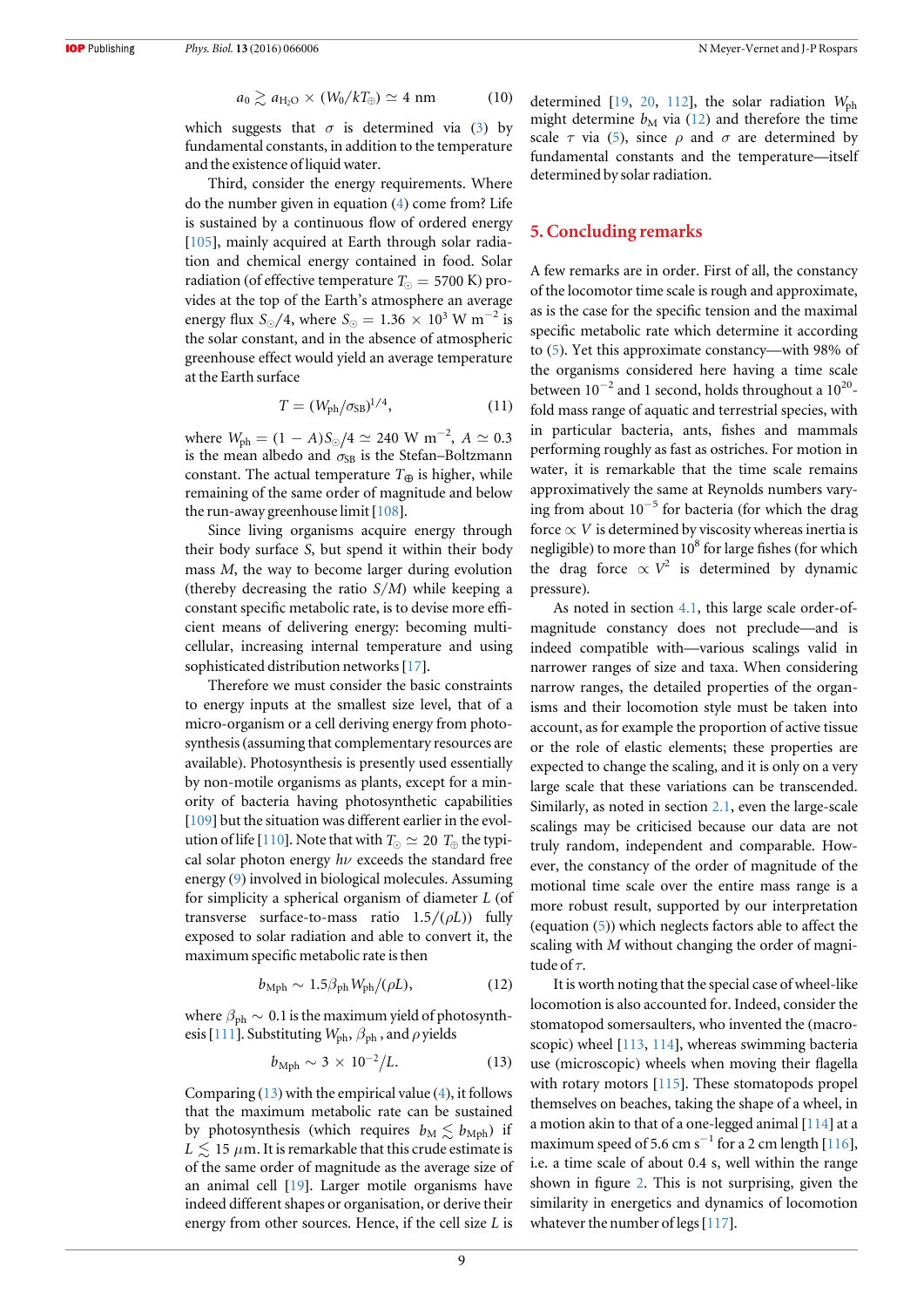It is important to keep in mind that, as noted in the introduction, alternative interpretations of the time scale of order of magnitude 0.1 s might be considered since this value lies in the middle of the range of other relevant biological time scales [[118](#page-11-21)]. In particular, it equals the time scale corresponding to the median maximal turn-over rate of enzymes catalyzing biological reactions[[119](#page-11-22)]. Other constraints or scalings might also be found.

Finally, the discussion leads us to conjecture that the values of  $\rho$ ,  $\sigma$  and  $b_M$ , which determine the ubiquitous motional time scale according to our proposal, are themselves determined by the available solar energy, in addition to fundamental physical and chemical constants. This contrasts with the preferred speed (mainly determined by gravity [[120](#page-11-23)]), which may have consequences for putative life on other planets[[121](#page-11-24)].

# References

- <span id="page-9-0"></span>[1] Biewener A A 2003 Animal Locomotion (Oxford, UK: Oxford University Press)
- <span id="page-9-1"></span>[2] McMahon T A and Bonner J T 1983 On Size and Life (New York: Scientific American Library)
- [3] Schmidt-Nielsen K 1984 Scaling, Why is Animal Size so Important? (Cambridge: Cambridge University Press)
- <span id="page-9-44"></span>[4] Pennycuick CJ 1992 Newton Rules Biology, a Physical Approach to Biological Problems (Oxford, New York: Oxford University Press)
- <span id="page-9-2"></span>[5] Alexander R M 2006 Principles of Animal Locomotion (Princeton: Princeton University Press)
- <span id="page-9-3"></span>[6] Heglund N C and Taylor C R 1988 Speed, stride frequency and energy cost per stride: how do they change with body size and gait?J. Exp. Biol. 138 301–18
- <span id="page-9-4"></span>[7] Bejan A and Marden J H 2006 Unifying constructal theory for scale effects in running, swimming and flying J. Exp. Biol. [209](http://dx.doi.org/10.1242/jeb.01974) [238](http://dx.doi.org/10.1242/jeb.01974)–48
- <span id="page-9-5"></span>[8] Garland T Jr 1983 The relation between maximal running speed and body mass in terrestrial mammals J. Zool. [199](http://dx.doi.org/10.1111/j.1469-7998.1983.tb02087.x) [157](http://dx.doi.org/10.1111/j.1469-7998.1983.tb02087.x)–70
- <span id="page-9-42"></span>[9] Iriarte-Diaz J 2002 Differential scaling of locomotor performance in small and large terrestrial mammals J. Exp. Biol. 205 2897–908
- <span id="page-9-45"></span>[10] Domenici P 2001 The scaling of locomotor performance in predator–prey encounters: from fish to killer whales Comp. Biochem. Physiol A [131](http://dx.doi.org/10.1016/S1095-6433(01)00465-2) 169–82
- <span id="page-9-43"></span>[11] Hurlbert A H, Ballantyne F IV and Powell S 2008 Shaking a leg and hot to trot: the effects of body size and temperature on running speed in ants Ecological Entomology 33 [144](http://dx.doi.org/10.1111/j.1365-2311.2007.00962.x)–54
- <span id="page-9-6"></span>[12] Van Damme R and Vanhooydonck B 2001 Origin of interspecific variation in lizard sprint capacity Functional Ecology 15 [186](http://dx.doi.org/10.1046/j.1365-2435.2001.00513.x)–202
- <span id="page-9-7"></span>[13] Bonner J T 1965 Size and Cycle: an Essay on the Structure of Biology (Princeton, NJ: Princeton University Press)
- <span id="page-9-8"></span>[14] Bainbridge R 1958 The speed of swimming of fish as related to size and to the frequency and amplitude of the tail beat J. Exp. Biol. 35 109–33
- <span id="page-9-26"></span>[15] Videler J J and Wardle C S 1991 Fish swimming stride by stride: speed limits and endurance Rev. Fish Biol. Fisheries [1](http://dx.doi.org/10.1007/BF00042660) [23](http://dx.doi.org/10.1007/BF00042660)–[40](http://dx.doi.org/10.1007/BF00042660)
- <span id="page-9-9"></span>[16] Dusenbery D B 2009 Living at Microscale, the Unexpected Physics of Being Small (Cambridge, MA: Harvard University Press)
- <span id="page-9-10"></span>[17] Hoppeler H and Weibel E R 2005 Scaling functions to body size: theories and facts J. Exp. Biol. 208 [1573](http://dx.doi.org/10.1242/jeb.01630)-4
- <span id="page-9-11"></span>[18] Lane T J and Pande V S 2013 Inferring the rate-length law of protein folding PLoS One 8 [e78606](http://dx.doi.org/10.1371/journal.pone.0078606)
- <span id="page-9-12"></span>[19] Agutter P S and Wheatley D N 2000 Random walks and cell size Bioessays 22 [1018](http://dx.doi.org/10.1002/1521-1878(200011)22:11<1018::AID-BIES8>3.0.CO;2-Y)–23
- <span id="page-9-13"></span>[20] Dill K A, Ghosh K and Schmit J D 2011 Physical limits of cells and proteomes Proc. Natl Acad. Sci. USA 108 [17876](http://dx.doi.org/10.1073/pnas.1114477108)–82
- <span id="page-9-17"></span>[21] Marden J H and Allen L R 2002 Molecules, muscles, and machines: universal performance characteristics of motors Proc. Natl Acad. Sci. USA 99 4161–6
- <span id="page-9-14"></span>[22] Rospars J-P and Meyer-Vernet N 2016 Force per unit area from molecules to muscles: a general property of biological motors R. Soc. Open Sci. 3 [160313](http://dx.doi.org/10.1098/rsos.160313)
- <span id="page-9-15"></span>[23] Makarieva A M, Gorshkov V G and Li B-L 2005 Energetics of the smallest: do bacteria breathe at the same rate as whales Proc. R. Soc. B 272 [2219](http://dx.doi.org/10.1098/rspb.2005.3225)–24
- <span id="page-9-16"></span>[24] Meyer-Vernet N and Rospars J-P 2015 How fast do living organisms move: maximum speeds from bacteria to elephants and whales Am. J. Phys. 83 [719](http://dx.doi.org/10.1119/1.4917310)–22
- <span id="page-9-18"></span>[25] Feynman R 1969 What is science? Phys. Teach. 7 [313](http://dx.doi.org/10.1119/1.2351388)–20
- <span id="page-9-19"></span>[26] Ryu S, Lang M J and Matsudaira P 2012 Maximal force characteristics of the  $Ca^{2+}$ -powered actuator of vorticella convallaria Biophys. J. [103](http://dx.doi.org/10.1016/j.bpj.2012.07.038) 860–7
- <span id="page-9-20"></span>[27] Lai J H, del Alamo J C, Rodriguez-Rodriguez J and Lasheras J C 2010 The mechanics of the adhesive locomotion of terrestrial gastropodsJ. Exp. Biol. 213 [3920](http://dx.doi.org/10.1242/jeb.046706)–33
- <span id="page-9-21"></span>[28] Skerker J M 2001 Direct observation of extension and retraction of type-IV pili Proc. Natl Acad. Sci. USA 98 [6901](http://dx.doi.org/10.1073/pnas.121171698)–4
- <span id="page-9-22"></span>[29] Maiuri P et al 2012 The first world cell race Curr. Biol. [22](http://dx.doi.org/10.1016/j.cub.2012.07.052) [PR673](http://dx.doi.org/10.1016/j.cub.2012.07.052)–R675
- <span id="page-9-23"></span>[30] Milo R and Phillips R 2015 Cell Biology by the Numbers (London: Garland Science, Taylor and Francis)
- <span id="page-9-24"></span>[31] Mitchell J G 1991 The influence of cell size on marine bacterial motility and energetics Microb. Ecol. 22 [227](http://dx.doi.org/10.1007/BF02540225)–38
- <span id="page-9-25"></span>[32] Garland T Jr 1988 Comparative locomotor performance of marsupial and placental mammals *J. Zool.* [215](http://dx.doi.org/10.1111/j.1469-7998.1988.tb02856.x) 505-22
- <span id="page-9-29"></span>[33] Felsenstein J 1985 Phylogenies and the comparative method Am. Nat. [125](http://dx.doi.org/10.1086/284325) 1–5
- <span id="page-9-30"></span>[34] Garland T Jr, Harvey P H and Ives A R 1992 Procedures for the analysis of comparative data using phylogenetically independent contrasts Syst. Biol. [41](http://dx.doi.org/10.1093/sysbio/41.1.18) 18–32
- <span id="page-9-27"></span>[35] Marras S, Claireaux G, McKenzie D J and Nelson J A 2010 Individual variation and repeatability in aerobic and anaerobic swimming performance of european sea bass Dicentrarchus labrax J. Exp. Biol. [213](http://dx.doi.org/10.1242/jeb.032136) 26–32
- <span id="page-9-28"></span>[36] Di Prampero P E 1981 Energetics of muscular exercise Rev. Physiol. Biochem. Pharmacol. 89 143–222
- <span id="page-9-31"></span>[37] Ricklefs R E and Starck J M 1996 Applications of phylogenetically independent contrasts: a mixed progress report Oikos 77 [167](http://dx.doi.org/10.2307/3545598)–72
- <span id="page-9-32"></span>[38] Glazier D S 2005 Beyond the '3/4' power law: variation in the intra- and interspecific scaling of metabolic rate in mammals Biol. Rev. 80 [611](http://dx.doi.org/10.1017/S1464793105006834)–62
- <span id="page-9-33"></span>[39] McMahon T A 1973 Size and shape in biology Science [179](http://dx.doi.org/10.1126/science.179.4079.1201) [1201](http://dx.doi.org/10.1126/science.179.4079.1201)–4
- <span id="page-9-34"></span>[40] Biewener A A 1990 Biomechanics of mammalian locomotion Science 250 [1097](http://dx.doi.org/10.1126/science.2251499)–103
- <span id="page-9-35"></span>[41] Silva M 1998 Allometric scaling of body length: elastic or geometric similarity in mammalian design J. Mammology [79](http://dx.doi.org/10.2307/1382839) [20](http://dx.doi.org/10.2307/1382839)–32
- <span id="page-9-36"></span>[42] Economos A C 1983 Elastic and/or geometric similarity in mammalian design? *J. Theor. Biol.* [103](http://dx.doi.org/10.1016/0022-5193(83)90206-0) 167-72
- <span id="page-9-37"></span>[43] Lighton J R B and Duncan F D 2002 Energy cost of locomotion: validation of laboratory data by in situ respirometry Ecology 83 [3517](http://dx.doi.org/10.1890/0012-9658(2002)083[3517:ECOLVO]2.0.CO;2)–22
- <span id="page-9-38"></span>[44] Roberts T J, Kram R, Weyand P G and Taylor C R 1998 Energetics of bipedal runningrunning I. Metabolic cost of generating force J. Exp. Biol. 201 2745–51
- <span id="page-9-39"></span>[45] Videler J J and Nolet B A 1990 Costs of swimming measured at optimum speed: scale effects, differences between swimming styles, taxonomic groups and submerged and surface swimming Comp. Biochem. Physiol [97A](http://dx.doi.org/10.1016/0300-9629(90)90155-L) 91-9
- <span id="page-9-40"></span>[46] Brennen C and Winet H 1977 Fluid mechanics of propulsion by cilia and flagella Ann. Rev. Fluid Mech. 9 [339](http://dx.doi.org/10.1146/annurev.fl.09.010177.002011)–98
- <span id="page-9-41"></span>[47] Guasto J S, Rusconi R and Stocker R 2012 Fluid mechanics of planktonic microorganisms Ann. Rev. Fluid Mech. 44 [373](http://dx.doi.org/10.1146/annurev-fluid-120710-101156)-400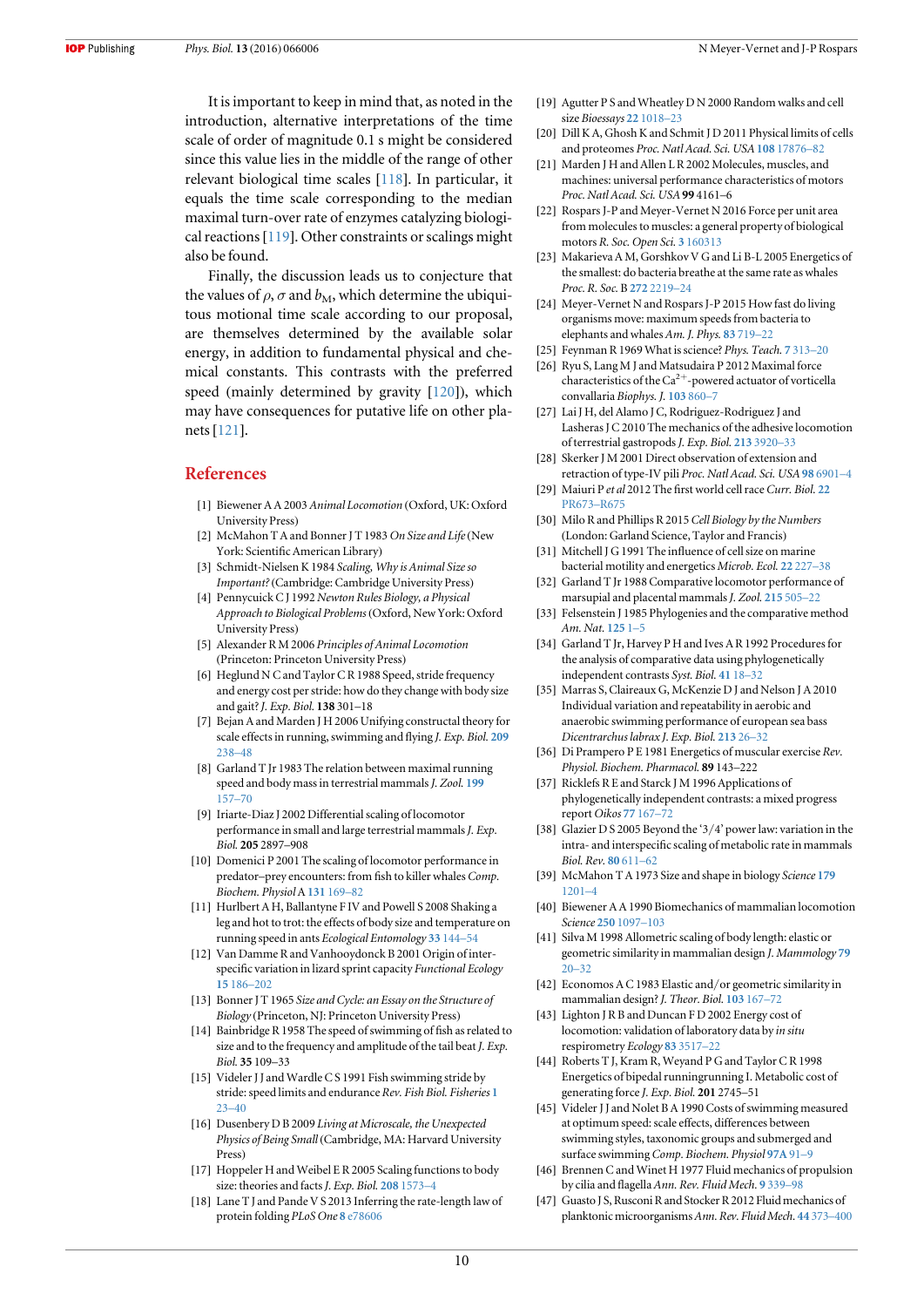- <span id="page-10-0"></span>[48] Garland T Jr and Janis C M 1993 Does metatarsal/femur ratio predict maximal running speed in cursorial mammals? J. Zool. [229](http://dx.doi.org/10.1111/j.1469-7998.1993.tb02626.x) 133–51
- <span id="page-10-1"></span>[49] Duncan F D and Crewe R M 1993 A comparison of the energetics of foraging of three species of Leptogenys (Hymenoptera, Formicidae) Physiol. Entomology 18 [372](http://dx.doi.org/10.1111/j.1365-3032.1993.tb00610.x)–8
- <span id="page-10-2"></span>[50] Perry M J, Tait J, Hu J, White S C and Medler S 2009 Skeletal muscle fiber types in the ghost crab, Ocypode quadrata: implications for running performance J. Exp. Biol. [212](http://dx.doi.org/10.1242/jeb.023481) [673](http://dx.doi.org/10.1242/jeb.023481)–83
- <span id="page-10-3"></span>[51] Wu G C, Wright J C, Whitaker D L and Ahn A N 2010 Kinematic evidence for superfast locomotory muscle in two species of teneriffiid mites *J. Exp. Biol.* 213 [2551](http://dx.doi.org/10.1242/jeb.024463)-6
- <span id="page-10-4"></span>[52] Apontes P and Brown C A 2005 Between-sex variation in running speed and a potential cost of leg autotomy in the wolf spider Pirata sedentarius Am. Mid. Naturalist [154](http://dx.doi.org/10.1674/0003-0031(2005)154[0115:BVIRSA]2.0.CO;2) 115–25
- <span id="page-10-5"></span>[53] Spagna J C and Peattie A M 2012 Terrestrial locomotion in arachnids J. Insect Physiol. 58 [599-606](http://dx.doi.org/10.1016/j.jinsphys.2012.01.019)
- <span id="page-10-6"></span>[54] Full R J and Tu M S 1991 Mechanics of a rapid running insect: two-, four- and six-legged locomotion J. Exp. Biol. 156 215–31
- <span id="page-10-7"></span>[55] Bartholomew G A, Lighton J R B and Louw G N 1985 Energetics of locomotion and patterns of respiration in tenebrionid beetles from the namib desert J. Comp. Physiol. B [155](http://dx.doi.org/10.1007/BF00685208) 155–62
- <span id="page-10-8"></span>[56] Alexander R M, Maloiy G M O, Njau R and Jayes A S 1979 Mechanics of running of the ostrich (Struthio camelus) J. Zool. [187](http://dx.doi.org/10.1111/j.1469-7998.1979.tb03941.x) 169–78
- [57] Abourachid A and Renous S 2000 Bipedal locomotion in ratites (Paleognatiform): examples of cursorial birds Ibis [142](http://dx.doi.org/10.1111/j.1474-919X.2000.tb04455.x) [538](http://dx.doi.org/10.1111/j.1474-919X.2000.tb04455.x)–49
- [58] Clark J and Alexander R M 1975 Mechanics of running by quail (Coturnix) J. Zool. [176](http://dx.doi.org/10.1111/j.1469-7998.1975.tb03189.x) 87–113
- [59] Hancock J A, Stevens N J and Biknevicius A R 2007 Wholebody mechanics and kinematics of terrestrial locomotion in the elegant-crested Tinamou Eudromia elegans Ibis 149 605–14
- <span id="page-10-9"></span>[60] Carr J A, Ellerby D J and Marsh R L 2011 Function of a large biarticular hip and knee extensor during walking and running in guinea fowl(Numida meleagris) J. Exp. Biol. 214 [3405](http://dx.doi.org/10.1242/jeb.060335)–13
- <span id="page-10-10"></span>[61] Domenici P and Blake R W 1997 The kinematics and performance of fish fast-start swimming J. Exp. Biol. 200 1165–78
- [62] Enright JT 1977 Copepods in a hurry: sustained high-speed upward migration Rev. Fish Biol. Fisheries 1 [118](http://dx.doi.org/10.4319/lo.1977.22.1.0118)–25
- [63] Lang T G and Norris K S 1966 Swimming speed of a pacific bottlenose porpoise Science [151](http://dx.doi.org/10.1126/science.151.3710.588) 588–90
- [64] Lang T G and Pryor K 1966 Hydrodynamic performance of porpoises(Stenella attenuata) Science 152 531–3
- [65] Fish F E 1998 Comparative kinematics and hydrodynamics of odontocete cetaceans: morphological and ecological correlates with swimming performance J. Exp. Biol. 201 2867–77
- [66] Arnott S A, Neil D M and Ansell A D 1998 Tail-flip mechanism and size-dependent kinematics of escape swimming in the brown schrimp crangon crangon J. Exp. Biol. 201 1771–84
- <span id="page-10-11"></span>[67] Peake S J and Farrell A P 2004 Locomotory behaviour and post-exercise physiology in relation to swimming speed, gait transition and metabolism in free-swimming smallmouth bass(Micropterus dolomieu) J. Exp. Biol. 207 [1563](http://dx.doi.org/10.1242/jeb.00927)–75
- <span id="page-10-12"></span>[68] Magariyama Y, Sugiyama S, Muramoto K, Kawagishi I and Kudo S 1995 Simultaneous measurement of bacterial flagellar rotation rate and swimming speed Biophys. J. 69 [2154](http://dx.doi.org/10.1016/S0006-3495(95)80089-5)–62
- [69] Magariyama Y, Sugiyama S and Kudo S 2001 Bacterial swimming speed and rotation rate of bundled flagella FEMS Microbiol. Lett. [199](http://dx.doi.org/10.1111/j.1574-6968.2001.tb10662.x) 125–9
- <span id="page-10-13"></span>[70] Fenchel T 1994 Motility and chemosensory behaviour of the sulphur bacterium Thiovulum majus Microbiology 140 3109–16
- <span id="page-10-14"></span>[71] Weibel E R 1985 Design and performance of muscular systems: an overview J. Exp. Biol. 115 405-12
- <span id="page-10-15"></span>[72] Medler S 2002 Comparative trends in shortening velocity and force production in skeletal muscles Am. J. Physiol. Regul. Integr. Comp. Physiol. 283 [R368](http://dx.doi.org/10.1152/ajpregu.00689.2001)–78
- <span id="page-10-16"></span>[73] Rayment I, Holden H M, Whittaker M, Yohn C B, Lorenz M, Holmes K C and Milligan R A 1993 Structure of the actinmyosin complex and its implications for muscle contraction Science [261](http://dx.doi.org/10.1126/science.8316858) 58–65
- <span id="page-10-17"></span>[74] Erickson H P 2009 Size and shape of protein molecules at the nanometer level determined by sedimentation, gel filtration, and electron microscopy Biol. Proced. Online [11](http://dx.doi.org/10.1007/s12575-009-9008-x) 32–51
- <span id="page-10-18"></span>[75] Fisher M E and Kolomeisky A B 1999 Molecular motors and the forces they exert Physica A [274](http://dx.doi.org/10.1016/S0378-4371(99)00389-1) 241–66
- <span id="page-10-19"></span>[76] Agutter P S and Wheatley D N 2004 Metabolic scaling: consensus or controversy Theor. Biol. Med. Modelling (doi:10.1186/[1742-4682-1-13](http://dx.doi.org/10.1186/1742-4682-1-13))
- <span id="page-10-20"></span>[77] Economos A C 1984 The surface illusion and the elastic/ geometric similarity paradox, encore J. Theor. Biol. [109](http://dx.doi.org/10.1016/S0022-5193(84)80094-6) [463](http://dx.doi.org/10.1016/S0022-5193(84)80094-6)–70
- <span id="page-10-21"></span>[78] Weibel E R 2009 What makes a good lung? The morphometric basis of lung function Swiss Med. Wkly 139 375–86
- <span id="page-10-22"></span>[79] Glazier D S 2014 Scaling of metabolic scaling within physical limits Systems 2 [425](http://dx.doi.org/10.3390/systems2040425)–50
- <span id="page-10-23"></span>[80] Weibel E R, Taylor C R and Hoppeler H 1991 The concept of symmorphosis: a testable hypothesis of structure-function relationship Proc. Natl Acad. Sci. USA 88 [10357](http://dx.doi.org/10.1073/pnas.88.22.10357)–61
- <span id="page-10-25"></span>[81] Makarieva A M, Gorshkov V G and Li B-L 2008 Mean massspecific metabolic rates are strikingly similar across life's major domains: evidence for life's metabolic optimum Proc. Natl Acad. Sci. USA 105 [16994](http://dx.doi.org/10.1073/pnas.0802148105)–9
- <span id="page-10-24"></span>[82] DeLong J P, Okie J G, Moses M E, Sibly R M and Brown J H 2010 Shifts in metabolic scaling, production, and efficiency across major evolutionary transitions of life Proc. Natl Acad. Sci. USA 107 [12941](http://dx.doi.org/10.1073/pnas.1007783107)–5
- <span id="page-10-27"></span>[83] Weibel E R, Bacigalupe L D, Schmitt B and Hoppeler H 2004 Allometric scaling of maximal metabolic rate in mammals: muscle aerobic capacity as determinant factor Respir. Physiol. Neurobiol. [140](http://dx.doi.org/10.1016/j.resp.2004.01.006) 115–32
- <span id="page-10-26"></span>[84] Weibel E R and Hoppeler H 2005 Exercise-induced maximal metabolic rate scales with muscle aerobic capacity J. Exp. Biol. 208 [1635](http://dx.doi.org/10.1242/jeb.01548)–44
- <span id="page-10-28"></span>[85] Glazier D S 2008 Effects of metabolic level on the body size scaling of metabolic rate in birds and mammals Proc. R. Soc. B 275 [1635](http://dx.doi.org/10.1098/rspb.2008.0118)–44
- <span id="page-10-29"></span>[86] Pennycuick C J and Rezende M A 1984 The specific power output of aerobic muscle, related to the power density of mitochondria J. Exp. Biol. 108 377–92
- [87] Hoppeler H and Lindstedt S L 1985 Malleability of skeletal muscle in overcoming limitations: structural elements *J. Exp.* Biol. 115 355–64
- <span id="page-10-30"></span>[88] Suarez R K 1998 Oxygen and the upper limits to animal design and performance J. Exp. Biol. 201 1065–72
- <span id="page-10-31"></span>[89] Full R J 1997 Invertebrate locomotor systems Handbook of Physiology—Comparative Physiology vol 12 (Oxford: Oxford University Press) pp 853–930
- <span id="page-10-32"></span>[90] Di Prampero P E 1999 The energetics of anaerobic muscle metabolism: a reappraisal of old and recent concepts Respiration Physiol. [118](http://dx.doi.org/10.1016/S0034-5687(99)00083-3) 103–15
- <span id="page-10-33"></span>[91] Brett J R 1972 The metabolic demand for oxygen in fish, particularly salmonids, and a comparison with other vertebrates Respiration Physiol. 14 [151](http://dx.doi.org/10.1016/0034-5687(72)90025-4)–70
- [92] Prestwich K N 1983 The roles of aerobic and anaerobic metabolism in active spiders Physiol. Zool. 56 [122](http://dx.doi.org/10.1086/physzool.56.1.30159973)–32
- <span id="page-10-34"></span>[93] Seymour R S 2013 Maximal aerobic and anaerobic power generation in large crocodiles versus mammals: implications for dinosaur gigantothermy PLoS One 8 [e69361](http://dx.doi.org/10.1371/journal.pone.0069361)
- <span id="page-10-35"></span>[94] Denny M W 2008 Limits to running speed in dogs, horses, and humans *J. Exp. Biol.* 211 [3836](http://dx.doi.org/10.1242/jeb.024968)-49
- <span id="page-10-36"></span>[95] Hill A V 1950 The dimensions of animals and their muscular dynamics Sci. Prog. 38 209–30
- <span id="page-10-37"></span>[96] Murray A G and Jackson G A 1992 Viral dynamics: a model of the effects of size, shape, motion and abundance of